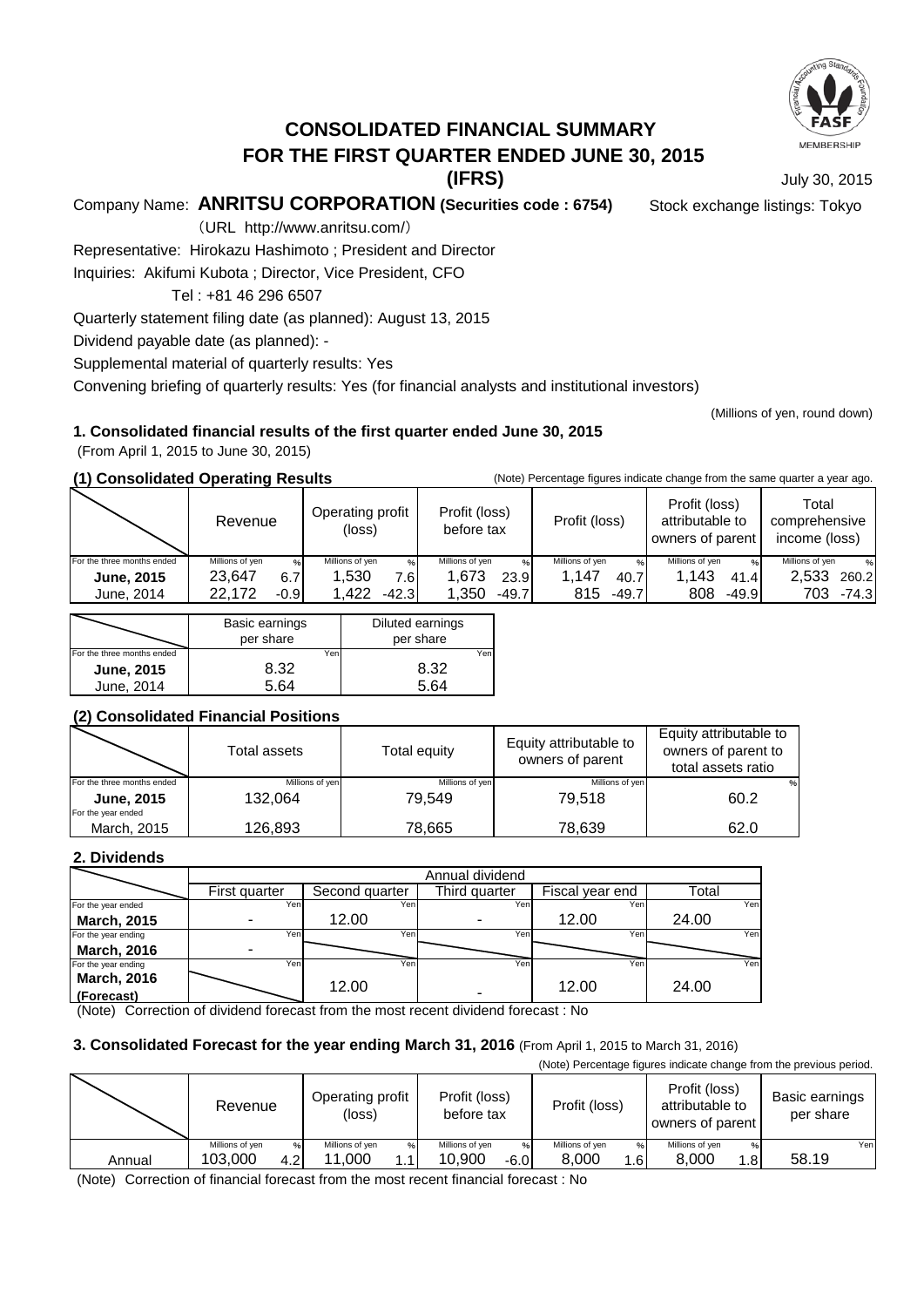#### ※ **Others**

- (1) Material changes in subsidiaries during this period (Changes in scope of consolidations resulting from change in subsidiaries) : None Number of subsidiaries newly consolidated : - Number of subsidiaries excluded from consolidation : -
- (2) Changes in accounting policies and accounting estimates
	- 1. Changes in accounting policies required by IFRS : Yes
	- 2. Changes in accounting policies other than IFRS requirements : None
	- 3. Changes in accounting estimates : None
	- \* For detail, please refer to 2. Other information at page 7.

#### (3) The number of shares issued and outstanding

 1. Number of issued and outstanding shares at the period end (including treasury stock) Q1FY2015 (Jun. 30, 2015) : 138,115,294 shares FY2014 (Mar. 31, 2015) : shares 138,115,294 shares 2. Total number of treasury stock at the period end Q1FY2015 (Jun. 30, 2015) : 644,175 shares FY2014 (Mar. 31, 2015) : 643,983 shares 3. Average number of shares issued and outstanding during the period (quarterly period-YTD) Q1FY2015 (Jun. 30, 2015) : 137,471,263 shares Q1FY2014 (Jun. 30, 2014) : 143,312,887 shares 138,115,294 FY2014 (Mar. 31, 2015) : Q1FY2014 (Jun. 30, 2014) :

#### Expression of implementation status of quarterly review procedures

 ・This quarterly financial summary is out of scope of quarterly review procedures based on the Financial Instruments and Exchange Act. As of disclosure of this quarterly financial summary, the review procedure based on the Financial Instruments and Exchange Act has not been completed.

#### Notes for using forecasted information and others

 ・As the business forecast mentioned above are based on the recent information, actual results may vary substantially from projections above due to known or unknown risks, changes relating to uncertainties, and others. The reader should be aware that actual results may be materially different from any future results expressed herein due to various factors. ・With regard to notes for utilizing preconditions of outlook and business forecast, please refer to (3) Outlook for the Fiscal Year Ending March 31, 2016 at page 5 and 6.

 ・Additional supplemental material related to the financial statements will be available at Anritsu's web site since the results briefing session to be held on July 31, 2015.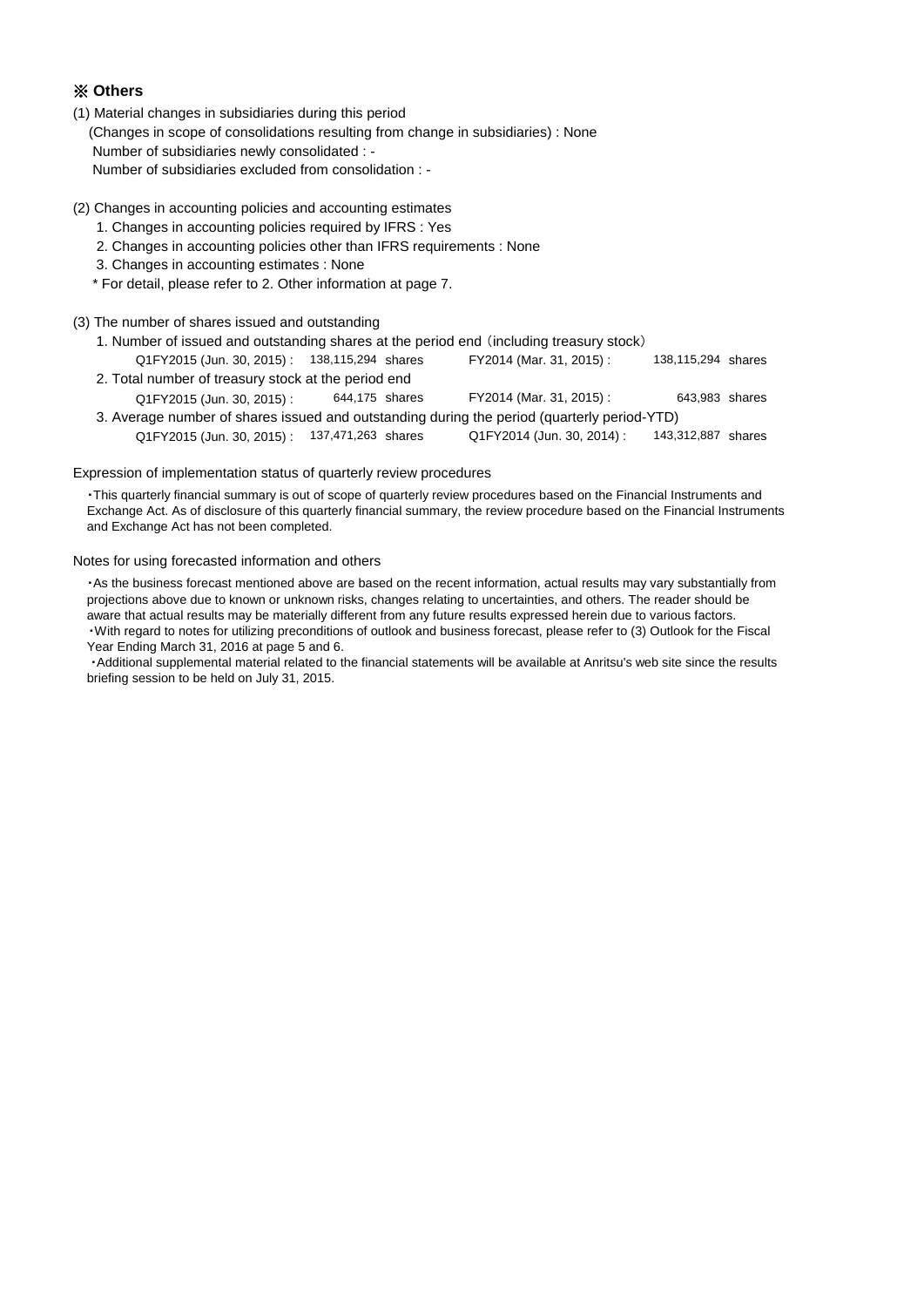# **INDEX**

|                                                                                                 | Page           |
|-------------------------------------------------------------------------------------------------|----------------|
| 1. Consolidated Financial Results                                                               | 2              |
| (1) Consolidated Operating Results                                                              | $\overline{2}$ |
| (2) Consolidated Financial Position                                                             | 4              |
| (3) Outlook for the Fiscal Year Ending March 31, 2016                                           | 5              |
| 2. Other Information                                                                            | 7              |
| (1) Material Changes in Subsidiaries during This Period                                         | 7              |
| (2) Changes in Accounting Policies and Accounting Estimates                                     | 7              |
| 3. Condensed Quarterly Consolidated Financial Statements                                        | 8              |
| (1) Condensed Quarterly Consolidated Statement of Financial Position                            | 8              |
| (2) Condensed Quarterly Consolidated Statement of Profit or Loss and Other Comprehensive Income | 9              |
| (3) Condensed Quarterly Consolidated Statements of Changes in Equity                            | 10             |
| (4) Condensed Quarterly Consolidated Statements of Cash Flows                                   | 11             |
| 4. Notes to the Condensed Quarterly Consolidated Financial Statements                           | 12             |
| (Notes regarding Going Concern)                                                                 | 12             |
| (Significant Changes in Equity Attributable to Owners of Parent)                                | 12             |
| (Segment Information)                                                                           | 12             |
| 5. Reference Information                                                                        | 13             |
| <b>Consolidated Quarterly Financial Highlights</b>                                              | 13             |
| <b>Consolidated Quarterly Financial Position</b>                                                | 14             |
| <b>Consolidated Quarterly Segment Information</b>                                               | 15             |
| Anritsu Corporation Supplement of FY2015 Q1                                                     | 17             |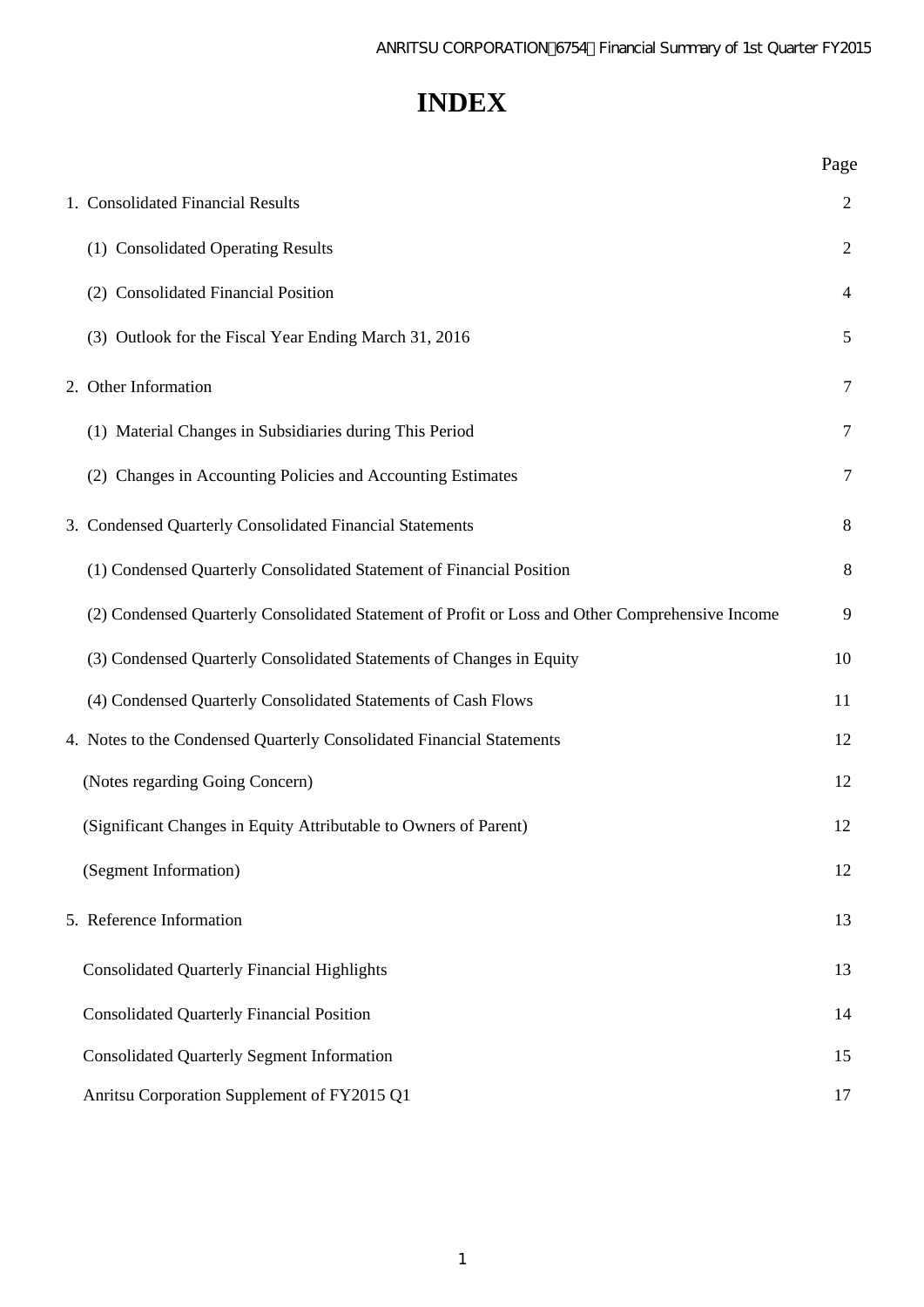#### **1. Consolidated Financial Results**

# **(1) Consolidated Operating Results**

### **1) General Overview**

|        | Three Months Ended June 30. | (Millions of yen) |          |
|--------|-----------------------------|-------------------|----------|
| 2014   | 2015                        | Change            |          |
| 23,790 | 23,983                      | $+192$            | $+0.8\%$ |
| 19,057 | 20,020                      | $+962$            | $+5.1%$  |
| 22,172 | 23,647                      | $+1,475$          | $+6.7\%$ |
| 1,422  | 1,530                       | $+108$            | $+7.6%$  |
| 1,350  | 1,673                       | $+323$            | $+23.9%$ |
| 815    | 1,147                       | $+332$            | $+40.7%$ |
| 808    | 1,143                       | $+334$            | $+41.4%$ |
|        |                             |                   |          |

During the cumulative first-quarter period of the fiscal year ending March 31, 2016, the U.S. economy stayed on a recovery trend, while the outlook for the global economy remained uncertain due to adverse elements including the Greek debt crisis in Europe, lingering political instability in Middle East and East Europe, along with decelerating economic growth in China. On the other hand, the Japanese economy showed upward momentum fueled by the improvements in corporate earnings and the employment situation, on the back of continued monetary/fiscal policies.

In the field of communication networks, mobile broadband services for smartphones, tablets and other mobile devices are spreading, and as a result, data traffic over networks is going on increasing. In response, LTE (Long-Term Evolution) and LTE-Advanced, a further expanded LTE, have become widely used, and demand for development of protocol conformance testing, operator acceptance testing and comprehensive transmitting/ receiving testing of mobile devices have increased. In the area of LTE-Advanced, in particular, demand has been robust for development associated with the sophistication of its component technologies such as MIMO (Multiple-Input and Multiple-Output: technology to achieve high speed and greater capacity of wireless data communication using a number of transmitting and receiving antennas) and CA (Carrier Aggregation: technology to achieve greater bandwidth by bundling multiple carriers).

In the mobile-related market where moves such as acquisitions among major European equipment vendors are seen, investment appetite varies from customer to customer, reflecting earnings differentials among customers. In the smartphone manufacturing market, solid demand is predicted in the overall global market, in which high growth is expected in emerging markets such as India, while the market of industrialized nations has shown a slowdown of growth. And in the domestic market, low-priced mobile service operators (MVNO, Mobile Virtual Network Operator) users are increasing. These trends indicate diverse changes in the market environment.

Amid such business environment, the Anritsu Group worked to build up a platform for business expansion by carrying out strategic investments mainly in the areas of development and customer support and enhancing competitiveness in the offering of solutions.

During the cumulative first-quarter period of the fiscal year ending March 31, 2016, in the overseas market, demand for measuring instruments for the mobile market was steady mainly in Asia and North America, while investment in the construction of the LTE network in North America seemed to have run its course. In the meantime, there was growth in orders/sales in the Products Quality Assurance business primarily in the domestic market, on the back of the enhanced awareness of food safety. As a result, orders increased 0.8 percent compared with the same period of the previous fiscal year to 23,983 million yen, and revenue increased 6.7 percent to 23,647 million yen. Operating profit increased 7.6 percent compared with the same period of the previous fiscal year to 1,530 million yen, profit before tax increased 23.9 percent compared with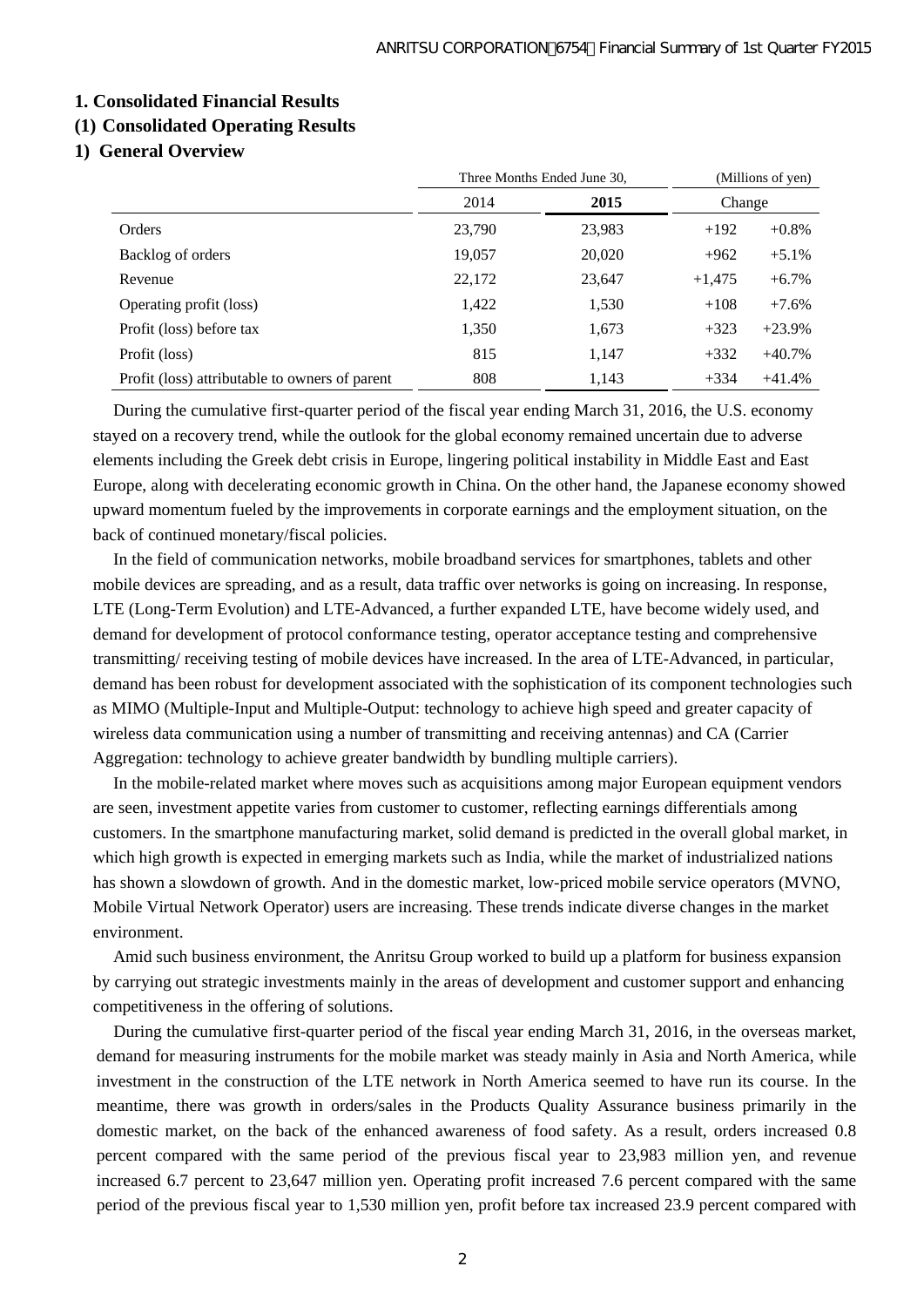the same period of the previous fiscal year to 1,673 million yen. Profit increased 40.7 percent compared with the same period of the previous fiscal year to 1,147 million yen, profit attributable to owners of parent increased 41.4 percent compared with the same period of the previous fiscal year to 1,143 million yen.

# **2) Overview by Segment**

### *1. Test and Measurement*

|                         | Three Months Ended June 30, | (Millions of yen) |        |          |
|-------------------------|-----------------------------|-------------------|--------|----------|
|                         | 2014                        | 2015              | Change |          |
| Revenue                 | 17.557                      | 18,070            | $+513$ | $+2.9%$  |
| Operating profit (loss) | 1.955                       | 1.824             | $-131$ | $-6.7\%$ |

This segment develops, manufactures and sells measuring instruments and systems for a variety of communications applications, and service assurance, to telecom operators, manufacturers of related equipment, and maintenance and installation companies around the world.

During the cumulative first-quarter period of the fiscal year ending March 31, 2016, demand for measuring instruments for LTE-Advanced R&D was strong mainly in Asia in the mobile market. In the network infrastructure market, demand for measuring instruments relating to optical/digital technology was robust, while investment in the construction of the LTE network in North America seemed to have run its course. Consequently, segment revenue increased 2.9 percent compared with the same period of the previous fiscal year to 18,070 million yen and operating profit decreased 6.7 percent to 1,824 million yen.

#### *2. Products Quality Assurance*

|       | (Millions of yen) |                             |          |
|-------|-------------------|-----------------------------|----------|
| 2014  | 2015              | Change                      |          |
| 2,839 | 3,683             | $+843$                      | $+29.7%$ |
| (365) | $\mathfrak{I}$    | $+362$                      | $-$ %    |
|       |                   | Three Months Ended June 30, |          |

This segment develops, manufactures and sells production management and quality management systems, including precision, high-speed auto checkweighers, automatic combination weighers and metal detectors, for the food, pharmaceutical and cosmetics industries.

During the cumulative first-quarter period of the fiscal year ending March 31, 2016, the business showed solid growth primarily in the domestic market, as new products successfully captured the demand for renewal of facilities in association with the enhanced awareness of food safety. Also the Anritsu Group engaged in research and development and sales promotion for expanding sales in Japan and the overseas market. As a result, segment revenue increased 29.7 percent compared with the same period of the previous fiscal year to 3,683 million yen and operating loss was 3 million yen, compared with operating loss of 365 million yen in the same period of the previous fiscal year.

From the fiscal year ending March 31, 2016, this segment has changed its name from the former "Industrial Automation" to "Products Quality Assurance."

## *3. Others*

|       | (Millions of yen) |                             |          |
|-------|-------------------|-----------------------------|----------|
| 2014  | 2015              | Change                      |          |
| 1.775 | 1,893             | $+118$                      | $+6.7\%$ |
| 25    | (54)              | -80                         | $-$ %    |
|       |                   | Three Months Ended June 30, |          |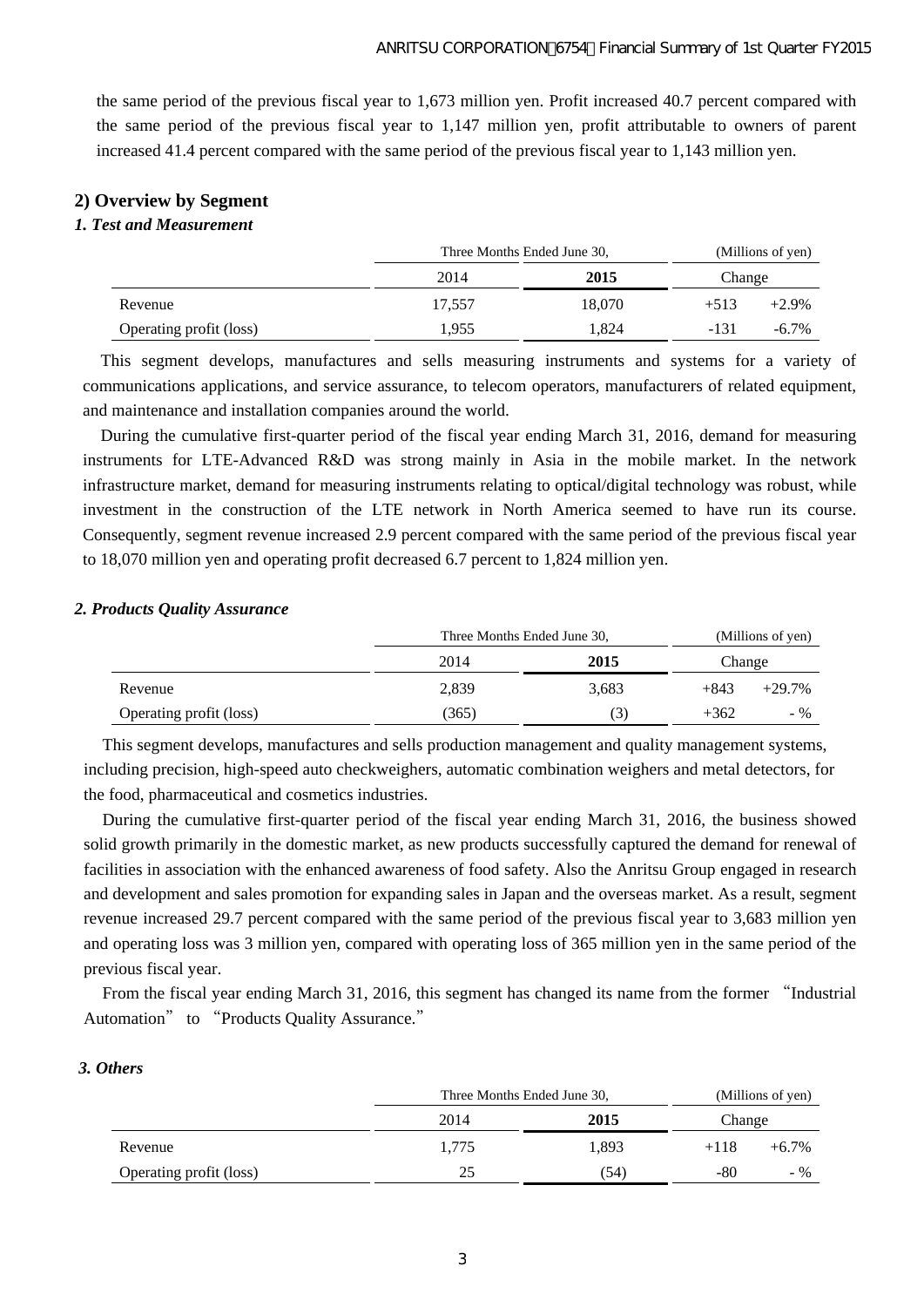This segment comprises information and communications, devices, logistics, welfare services, real estate leasing and other businesses.

During the cumulative first-quarter period of the fiscal year ending March 31, 2016, the Information and Communications as well as the Devices businesses recorded almost flat performance compared with the same period of the previous fiscal year. As a result, segment revenue increased 6.7 percent compared with the same period of the previous fiscal year to 1,893 million yen, and operating loss was 54 million yen, compared with operating profit of 25 million yen in the same period of the previous fiscal year.

# **(2) Consolidated Financial Position**

## **1) Assets, Liabilities and Equity**

|                       |                |               | (Millions of yen) |
|-----------------------|----------------|---------------|-------------------|
|                       | March 31, 2015 | June 30, 2015 | Change            |
| Assets                | 126,893        | 132,064       | $+5,171$          |
| Liabilities           | 48,227         | 52,515        | $+4,287$          |
| Equity                | 78,665         | 79.549        | $+883$            |
| Interest-bearing debt | 16,065         | 24,019        | $+7,954$          |

Assets, liabilities and equity at the end of the first quarter were as follows.

### *1. Assets*

Assets increased 5,171 million yen compared with the end of the previous fiscal year to 132,064 million yen. While cash and cash equivalents increased, trade and other receivables decreased.

### *2. Liabilities*

Total liabilities increased 4,287 million yen compared with the end of the previous fiscal year to 52,515 million yen. This was mainly due to increase of bonds and borrowings in non-current liabilities by issuing straight bonds of 8,000 million yen, and decrease of trade and other payables in current liabilities.

## *3. Equity*

Equity increased 883 million yen compared with the end of the previous fiscal year to 79,549 million yen. This was mainly due to increase of other components of equity while decrease of retained earnings due to payment of cash dividends.

As a result, the equity attributable to owners of parent to total assets ratio was 60.2 percent, compared with 62.0 percent at the end of the previous fiscal year. Interest-bearing debt, excluding lease obligations, was 24,019 million yen, compared with 16,065 million yen at the end of the previous fiscal year. The debt-to-equity ratio was 0.30, compared with 0.20 at the end of the previous fiscal year.

 *(Notes)* 

*Equity attributable to owners of parent to total assets ratio: Equity attributable to owners of parent / Total asset Debt-to-equity ratio: Interest-bearing debt / Equity attributable to owners of parent*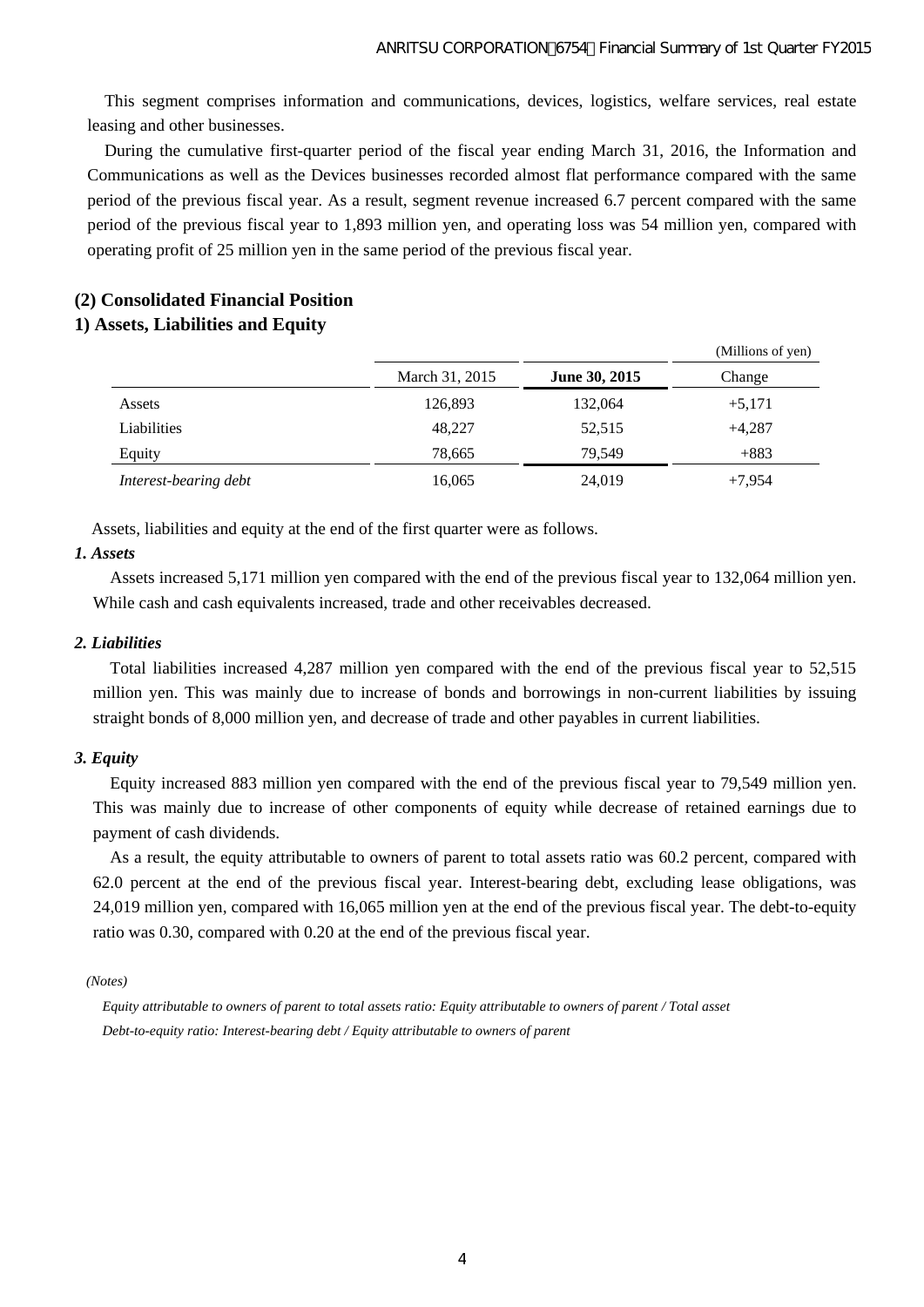|                                            | Three Months Ended June 30, | (Millions of yen) |          |
|--------------------------------------------|-----------------------------|-------------------|----------|
|                                            | 2014                        | 2015              | Change   |
| Cash flows from operating activities       | 3.416                       | 6,647             | $+3,230$ |
| Cash flows from investing activities       | (801)                       | (5,254)           | $-4,452$ |
| Cash flows from financing activities       | (1,660)                     | 6.330             | $+7.991$ |
| Cash and cash equivalents at end of period | 44,112                      | 43,300            | $-811$   |
| Free cash flow                             | 2,615                       | 1,392             | $-1,222$ |

# **2) Summarized Cash Flows**

In the first quarter of the fiscal year ending March 31, 2016, cash and cash equivalents (hereafter, "net cash") increased 8,384 million yen compared with the end of the previous fiscal year to 43,300 million yen.

Free cash flow, the sum of cash flows from operating activities and cash flows from investing activities, was positive 1,392 million yen (compared with positive 2,615 million yen in the same period of the previous fiscal year).

Conditions and factors for each category of cash flow for the first quarter period were as follows.

# *1. Cash Flows from Operating Activities*

Net cash provided by operating activities was 6,647 million yen (in the same period of the previous fiscal year, operating activities provided net cash of 3,416 million yen).

The cash increase was mainly due to decrease of trade and other receivables and recording profit before tax.

Depreciation and amortization was 924 million yen (increase of 175 million yen compared with the same period of the previous fiscal year).

# *2. Cash Flows from Investing Activities*

Net cash used in investing activities was 5,254 million yen (in the same period of the previous fiscal year, investing activities used net cash of 801 million yen). This was primarily due to acquisition of property, plant and equipment including construction of the Global Headquarters Building.

# *3. Cash Flows from Financing Activities*

Net cash provided by financing activities was 6,330 million yen (in the same period of the previous fiscal year, financing activities used net cash of 1,660 million yen). The primary reason was proceeds from issuing bonds of 8,000 million yen and payment of cash dividends totaling 1,649 million yen (in the same period of the previous fiscal year, cash dividends was 1,433 million yen).

# **(3) Outlook for the Fiscal Year Ending March 31, 2016**

The Anritsu Group has not changed the performance forecasts announced on April 27, 2015, as stated on page 6.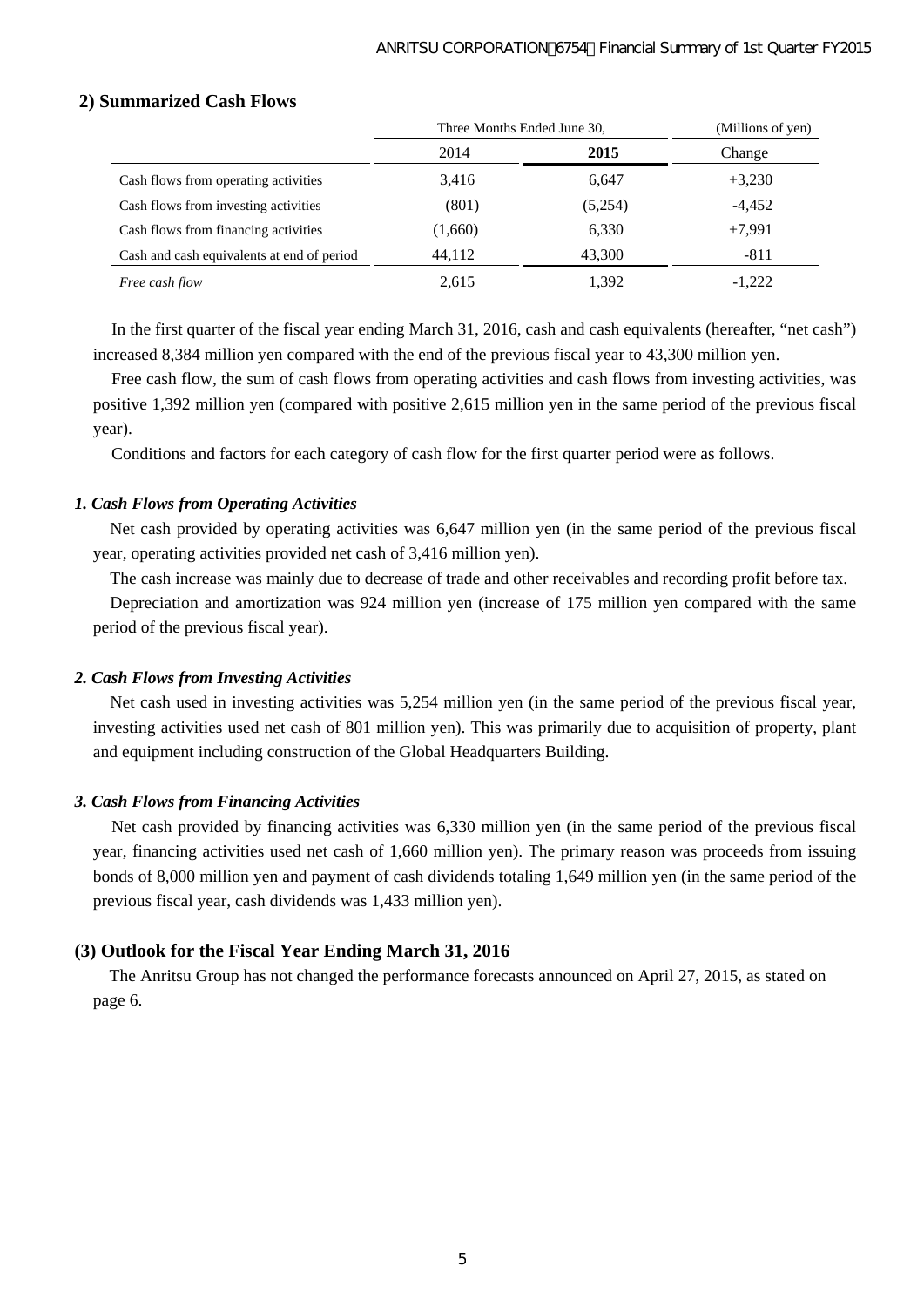# **BUSINESS FORECAST FOR THE FISCAL YEAR ENDING MARCH 31, 2016 (IFRS)**

|                                                | (Millions of yen) |
|------------------------------------------------|-------------------|
|                                                | <b>FY2015</b>     |
| Revenue                                        | 103,000           |
| Operating profit (loss)                        | 11,000            |
| Profit (loss) before tax                       | 10,900            |
| Profit (loss)                                  | 8,000             |
| Profit (loss) attributable to owners of parent | 8,000             |

Assumed exchange rate for 2nd, 3rd and 4th quarter**:** 1US\$=115Yen

## (Reference)

# **SEGMENT INFORMATION**

|                                   |                                                 | (Millions of yen)                                      |          |  |  |
|-----------------------------------|-------------------------------------------------|--------------------------------------------------------|----------|--|--|
|                                   | FY2014<br>From Apr. 1, 2014<br>To Mar. 31, 2015 | <b>FY2015</b><br>From Apr. 1, 2015<br>To Mar. 31, 2016 |          |  |  |
|                                   |                                                 |                                                        | % Change |  |  |
| <b>Revenue</b>                    | 98,839                                          | 103,000                                                | $+4.2%$  |  |  |
| <b>By Segment</b>                 |                                                 |                                                        |          |  |  |
| <b>Test and Measurement</b>       | 73,443                                          | 75,000                                                 | $+2.1%$  |  |  |
| <b>Products Quality Assurance</b> | 16,198                                          | 18,000                                                 | $+11.1%$ |  |  |
| Others                            | 9,198                                           | 10,000                                                 | $+8.7\%$ |  |  |
| <b>By Market</b>                  |                                                 |                                                        |          |  |  |
| Japan                             | 27,116                                          | 28,000                                                 | $+3.3%$  |  |  |
| Overseas                          | 71,723                                          | 75,000                                                 | $+4.6%$  |  |  |
| Americas                          | 24,367                                          | 26,000                                                 | $+6.7\%$ |  |  |
| <b>EMEA</b>                       | 15,885                                          | 15,000                                                 | $-5.6\%$ |  |  |
| Asia and Others                   | 31,470                                          | 34,000                                                 | $+8.0\%$ |  |  |

(Notes) EMEA**:** Europe, Middle East and Africa

#### (Note)

*Factors which may affect the actual business results include but are not limited to the economic situation in the geographic areas where Anritsu conducts business, including but not limited to Japan, Americas, Europe, and Asia, pressure on prices due to trends in demand for Anritsu's products and services or to increased competition, Anritsu's ability to continue supplying products and services that are accepted by customers in a highly competitive market environment, and currency exchange rates.*

*Statements made in these materials with respect to Anritsu's current plans, strategies and beliefs that are not historical fact are forward-looking statements of future business results or other forward-looking projections pertinent to the business of Anritsu. These descriptions are based on assumptions and judgments made by Anritsu's management from information currently available, and include certain risks and uncertain factors. Actual business results are the outcome of a number of unknown variables, and may substantially differ from the figures projected herein. Furthermore, Anritsu disclaims any obligation, unless required by law, to update or revise any forward-looking statements as a result of new information, future events or otherwise.*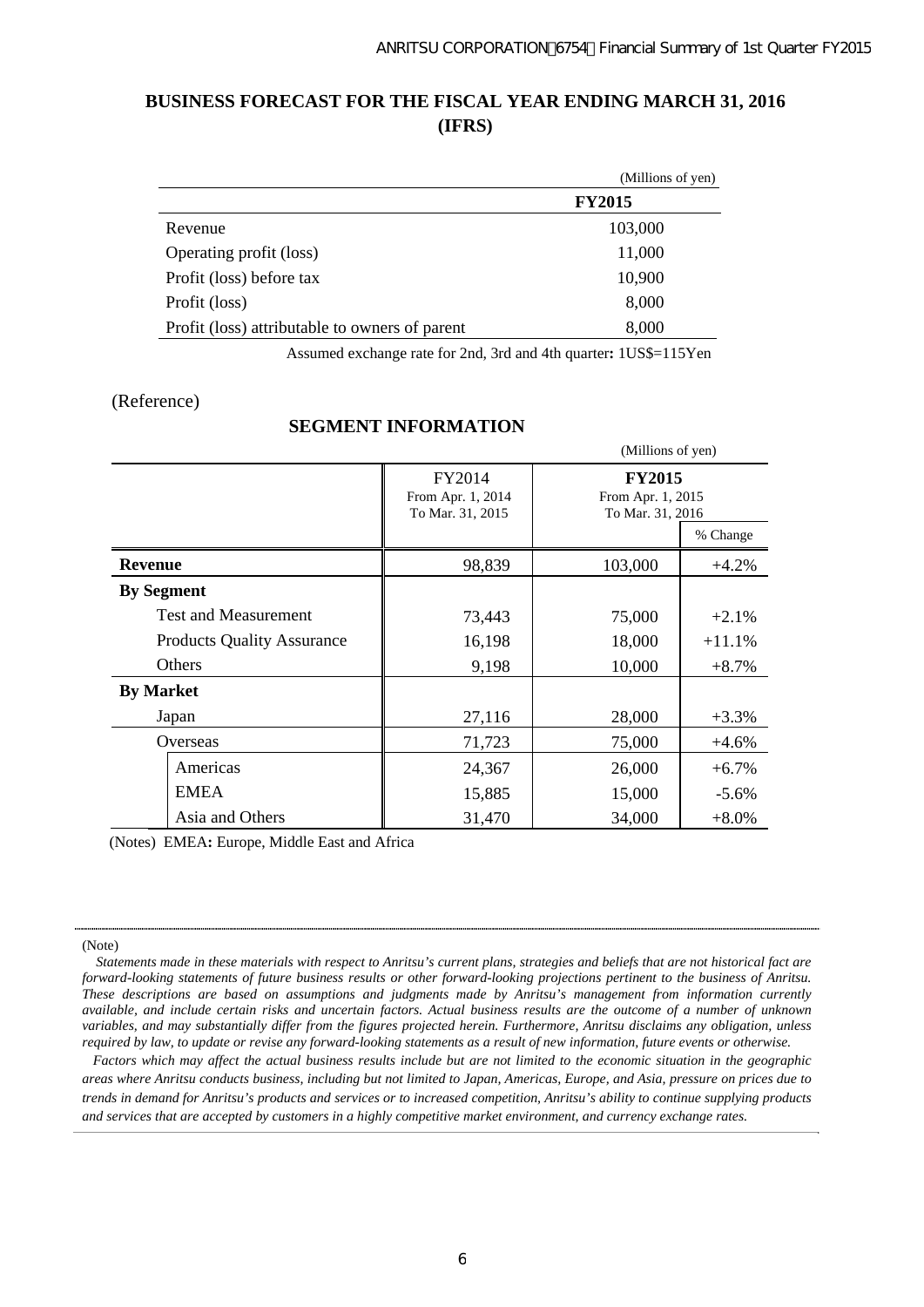# 2. Other Information

# (1) Material Change in Subsidiaries during This Period : None

# (2) Changes in Accounting Policies and Accounting Estimates

## (Changes in Accounting Policies)

The Anritsu Group has adopted the following IFRSs from the fiscal year ending March 31, 2016.

| <b>IFRSs</b>  | Title                            | Summaries of new IFRSs / amendments                                                                                                                                                                                                                                                                                                                                                                          |
|---------------|----------------------------------|--------------------------------------------------------------------------------------------------------------------------------------------------------------------------------------------------------------------------------------------------------------------------------------------------------------------------------------------------------------------------------------------------------------|
| <b>IFRS</b> 3 | <b>Business Combinations</b>     | Clarification of the scope of exemption in respect of jointly controlled<br>entities                                                                                                                                                                                                                                                                                                                         |
| <b>IFRS 8</b> | <b>Operating Segments</b>        | Additional disclosure for explaining the nature and the aggregation<br>criteria of operating segments with similar economic characteristics as<br>well as the clarification of the requirement for providing reconciliation<br>of total reporting segment assets to the entity's entire assets only if the<br>disclosure of the segment asset is regularly provided to the chief<br>operating decision maker |
| IFRS 13       | Fair Value Measurement           | Clarification of the scope of exception regarding the measurement of<br>fair value of portfolio                                                                                                                                                                                                                                                                                                              |
| <b>IAS 16</b> | Property, Plant and<br>Equipment | Clarification of the accounting treatment for the revaluation of property,<br>plant and equipment measured by the revaluation model                                                                                                                                                                                                                                                                          |
| <b>IAS 19</b> | <b>Employee Benefits</b>         | Simplification of the accounting treatment for the contributions to<br>defined benefit plans by employees or third parties, which are made to<br>be independent of the number of years of service of the employees                                                                                                                                                                                           |
| <b>IAS 24</b> | <b>Related Party Disclosures</b> | Amendment to the definition of the related party to include the key<br>management personnel of the reporting entity or its parent as well as<br>additional disclosure of the amount of key management personnel<br>compensation                                                                                                                                                                              |
| <b>IAS 38</b> | Intangible Assets                | Clarification of the accounting treatment for the revaluation of<br>intangible assets measured by the revaluation model                                                                                                                                                                                                                                                                                      |
| <b>IAS 40</b> | <b>Investment Property</b>       | Clarification of the mutual relationship between IFRS 3 and IAS 40,<br>involving the classification of property into investment property and<br>owner-occupied property                                                                                                                                                                                                                                      |

These standards have been applied in accordance with respective transitional provisions. There are no standards that are early adopted by the Group for the fiscal year ending March 31, 2016.

With the adoption of these IFRSs, there is no material impact to the condensed quarterly consolidated financial statements.

(Changes in Accounting Estimates) None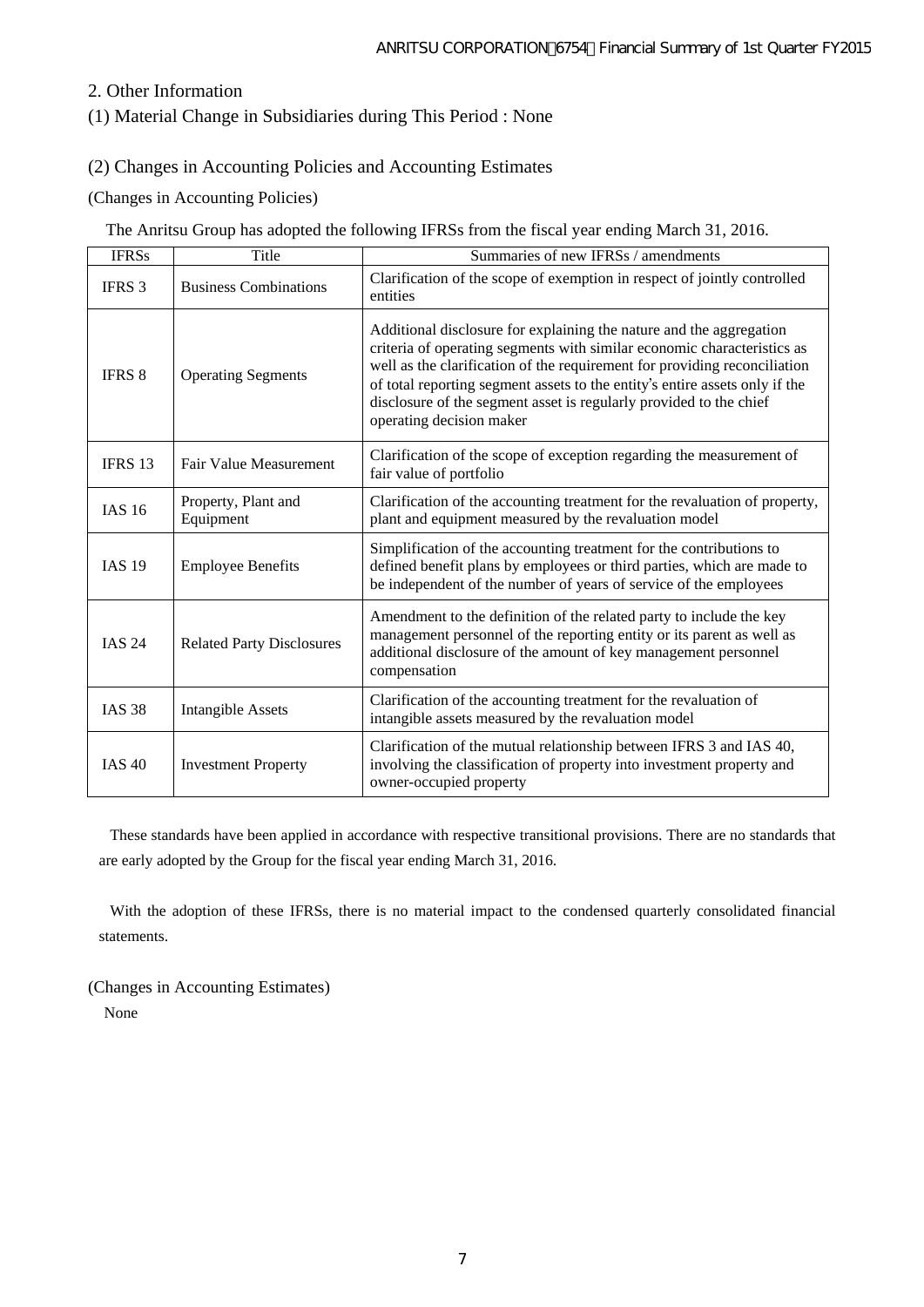# 3. Condensed Quarterly Consolidated Financial Statements

# (1) Condensed Quarterly Consolidated Statement of Financial Position

|                                               |                      |                      |             |                                               |                      | (Unit: Millions of yen; round down) |             |  |
|-----------------------------------------------|----------------------|----------------------|-------------|-----------------------------------------------|----------------------|-------------------------------------|-------------|--|
| Assets                                        | End of               |                      |             | Liabilities and Equity<br>End of              |                      |                                     |             |  |
|                                               | FY2014               | Q1 FY2015            |             |                                               | FY2014               | Q1 FY2015                           |             |  |
|                                               | as of 3.31.15<br>(A) | as of 6.30.15<br>(B) | $(B) - (A)$ |                                               | as of 3.31.15<br>(A) | as of 6.30.15<br>(B)                | $(B) - (A)$ |  |
| <b>Assets</b>                                 | 126,893              | 132,064              | 5,171       | Liabilities                                   | 48,227               | 52,515                              | 4,287       |  |
| Current assets                                | 84,126               | 87,888               | 3,761       | Current liabilities                           | 34,516               | 30,623                              | (3,893)     |  |
| Cash and cash equivalents                     | 34,916               | 43,300               | 8,384       | Trade and other payables                      | 11,536               | 7,724                               | (3,811)     |  |
| Trade and other receivables                   | 24,811               | 20,276               | (4, 535)    | Bonds and borrowings                          | 6,585                | 6,587                               | 2           |  |
| Other financial assets                        | 1,276                | 1,286                | 9           | Other financial liabilities                   | 82                   | 95                                  | 12          |  |
| Inventories                                   | 19,191               | 20,266               | 1,075       | Income tax payables                           | 1,785                | 1,699                               | (85)        |  |
| Income tax receivables                        | 205                  | 199                  | (6)         | Employee benefits                             | 6,458                | 4,490                               | (1,967)     |  |
| Other assets                                  | 3,725                | 2,559                | (1, 165)    | Provisions                                    | 320                  | 329                                 | 9           |  |
|                                               |                      |                      |             | Other liabilities                             | 7,749                | 9,696                               | 1,947       |  |
| Non-current assets                            | 42,766               | 44,176               | 1,409       |                                               |                      |                                     |             |  |
| Property, plant and equipment                 | 26,877               | 27,658               | 781         | Non-current liabilities                       | 13,710               | 21,891                              | 8,181       |  |
| Goodwill and intangible assets                | 2,558                | 2,814                | 255         | Trade and other payables                      | 378                  | 361                                 | (16)        |  |
| Investment property                           | 1,997                | 1,955                | (41)        | Bonds and borrowings                          | 9,479                | 17,432                              | 7,952       |  |
| Trade and other receivables                   | 393                  | 411                  | 17          | Other financial liabilities                   | 107                  | 113                                 | 5           |  |
| Other financial assets                        | 2,183                | 2,768                | 584         | Employee benefits                             | 1,416                | 1,614                               | 198         |  |
| Investments accounted for using equity method | 87                   | 69                   | (17)        | Provisions                                    | 127                  | 109                                 | (17)        |  |
| Deferred tax assets                           | 8,651                | 8,476                | (175)       | Deferred tax liabilities                      | 362                  | 380                                 | 18          |  |
| Other assets                                  | 17                   | 21                   | 4           | Other liabilities                             | 1,839                | 1,879                               | 40          |  |
|                                               |                      |                      |             |                                               |                      |                                     |             |  |
|                                               |                      |                      |             | Equity                                        | 78,665               | 79,549                              | 883         |  |
|                                               |                      |                      |             | Total equity attributable to owners of parent | 78,639               | 79,518                              | 879         |  |
|                                               |                      |                      |             | Common stock                                  | 19,052               | 19,052                              |             |  |
|                                               |                      |                      |             | Additional paid-in capital                    | 28,217               | 28,217                              |             |  |
|                                               |                      |                      |             | Retained earnings                             | 24,565               | 24,059                              | (506)       |  |
|                                               |                      |                      |             | Treasury stock                                | (869)                | (869)                               | (0)         |  |
|                                               |                      |                      |             | Other components of equity                    | 7,673                | 9,059                               | 1,386       |  |
|                                               |                      |                      |             | Non-controlling interests                     | 26                   | 30                                  | 4           |  |
|                                               |                      |                      |             |                                               |                      |                                     |             |  |
| <b>TOTAL</b>                                  | 126,893              | 132,064              | 5,171       | <b>TOTAL</b>                                  | 126,893              | 132,064                             | 5,171       |  |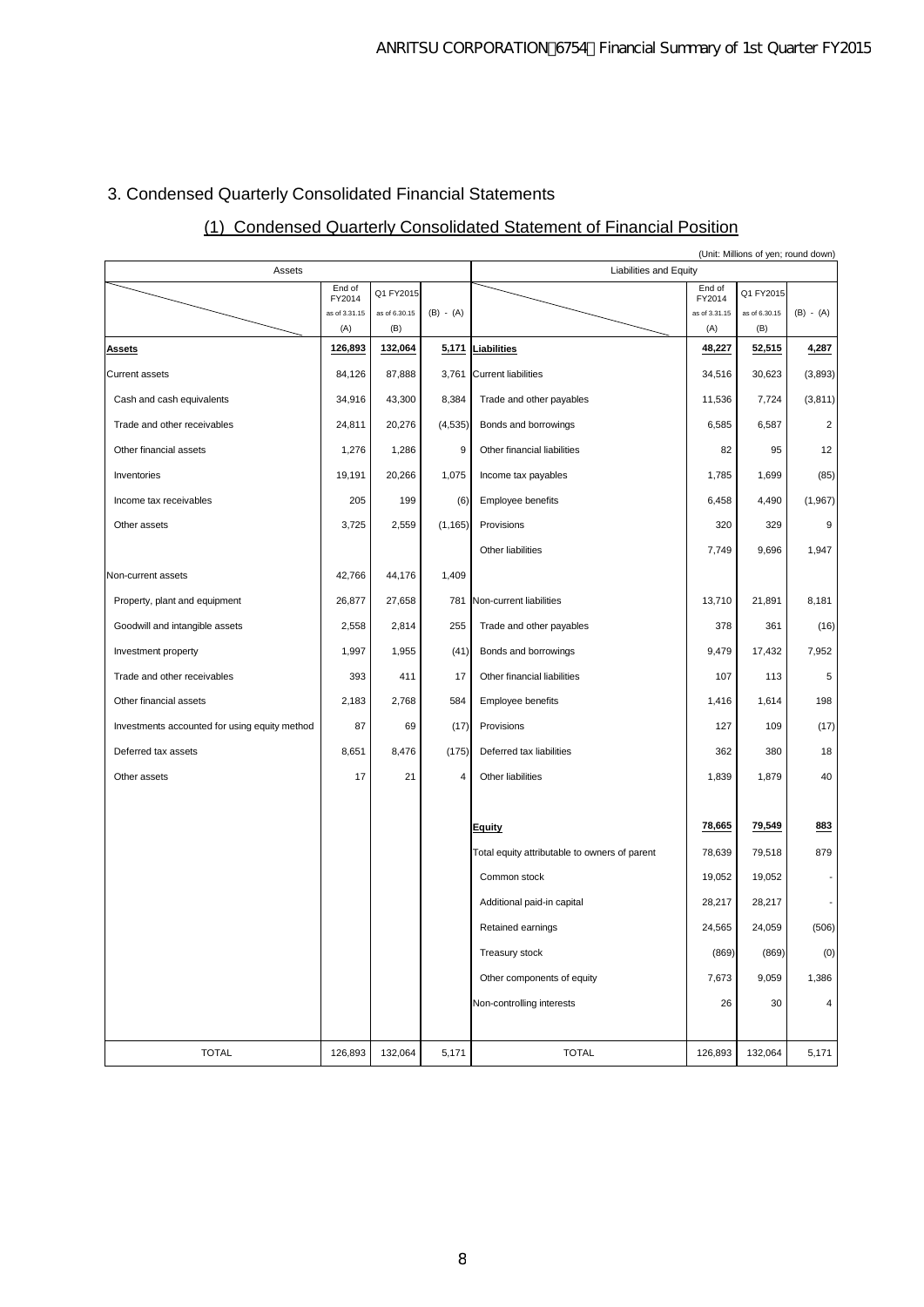# ANRITSU CORPORATION 6754 Financial Summary of 1st Quarter FY2015

# (2) Condensed Quarterly Consolidated Statement of Profit or Loss and Other Comprehensive Income

| (Unit: Millions of yen; round down)                                                          |                      |                                         |                      |                                         |                      |         |  |  |
|----------------------------------------------------------------------------------------------|----------------------|-----------------------------------------|----------------------|-----------------------------------------|----------------------|---------|--|--|
|                                                                                              |                      | FY2014 (3 months)<br>From April 1, 2014 |                      | FY2015 (3 months)<br>From April 1, 2015 | Change               |         |  |  |
|                                                                                              | to June 30, 2014 (A) |                                         | to June 30, 2015 (B) |                                         |                      |         |  |  |
|                                                                                              | Amount               | %                                       | Amount               | ℅                                       | (B)<br>(A)<br>$\sim$ | $\%$    |  |  |
| Revenue                                                                                      | 22,172               | 100.0                                   | 23,647               | 100.0                                   | 1,475                | 6.7     |  |  |
| Cost of sales                                                                                | 10,335               | 46.6                                    | 10,971               | 46.4                                    | 635                  | 6.2     |  |  |
| <b>Gross profit</b>                                                                          | 11,836               | 53.4                                    | 12,676               | 53.6                                    | 839                  | 7.1     |  |  |
| Other revenue and expenses                                                                   |                      |                                         |                      |                                         |                      |         |  |  |
| Selling, general and administrative expenses                                                 | 7,266                | 32.8                                    | 7,959                | 33.7                                    | 693                  | 9.5     |  |  |
| Research and development expense                                                             | 3,146                | 14.2                                    | 3,246                | 13.7                                    | 99                   | 3.2     |  |  |
| Other income                                                                                 | 49                   | 0.2                                     | 62                   | 0.3                                     | 13                   | 27.2    |  |  |
| Other expenses                                                                               | 51                   | 0.2                                     | 2                    | 0.0                                     | (48)                 | $-95.8$ |  |  |
| <b>Operating profit (loss)</b>                                                               | 1,422                | 6.4                                     | 1,530                | 6.5                                     | 108                  | 7.6     |  |  |
| Finance income                                                                               | 92                   | 0.4                                     | 252                  | 1.1                                     | 159                  | 172.9   |  |  |
| Finance expenses                                                                             | 165                  | 0.7                                     | 90                   | 0.4                                     | (74)                 | $-45.2$ |  |  |
| Share of profit (loss) of associates and joint ventures accounted<br>for using equity method | 0                    | 0.0                                     | (19)                 | $-0.1$                                  | (19)                 |         |  |  |
| Profit (loss) before tax                                                                     | 1,350                | 6.1                                     | 1,673                | 7.1                                     | 323                  | 23.9    |  |  |
| Income tax expense                                                                           | 534                  | 2.4                                     | 525                  | 2.2                                     | (8)                  | $-1.7$  |  |  |
| Profit (loss)                                                                                | 815                  | 3.7                                     | 1,147                | 4.9                                     | 332                  | 40.7    |  |  |
| Items that will not be reclassified to profit or loss                                        |                      |                                         |                      |                                         |                      |         |  |  |
| Change of financial assets measured at fair value                                            | 65                   |                                         | 395                  |                                         | 329                  |         |  |  |
| <b>Total</b>                                                                                 | 65                   |                                         | 395                  |                                         | 329                  |         |  |  |
| Items that may be reclassified subsequently to profit or loss                                |                      |                                         |                      |                                         |                      |         |  |  |
| Exchange differences on translation                                                          | (178)                |                                         | 990                  |                                         | 1,168                |         |  |  |
| <b>Total</b>                                                                                 | (178)                |                                         | 990                  |                                         | 1,168                |         |  |  |
| Total of other comprehensive income                                                          | (112)                | $-0.5$                                  | 1,386                | 5.9                                     | 1,498                |         |  |  |
| <b>Comprehensive income</b>                                                                  | 703                  | 3.2                                     | 2,533                | 10.7                                    | 1,830                | 260.2   |  |  |
| Profit (loss), attributable to :                                                             |                      |                                         |                      |                                         |                      |         |  |  |
| Owners of parent                                                                             | 808                  |                                         | 1,143                |                                         | 334                  |         |  |  |
| Non-controlling interests                                                                    | 7                    |                                         | 4                    |                                         | (2)                  |         |  |  |
| Comprehensive income attributable to:                                                        |                      |                                         |                      |                                         |                      |         |  |  |
| Owners of parent                                                                             | 696                  |                                         | 2,529                |                                         | 1,832                |         |  |  |
| Non-controlling interests                                                                    | 7                    |                                         | 4                    |                                         | (2)                  |         |  |  |
| Earnings per share                                                                           |                      |                                         |                      |                                         |                      |         |  |  |
| Basic earnings per share (Yen)                                                               | 5.64                 |                                         | 8.32                 |                                         | 2.68                 |         |  |  |
| Diluted earnings per share (Yen)                                                             | 5.64                 |                                         | 8.32                 |                                         | 2.68                 |         |  |  |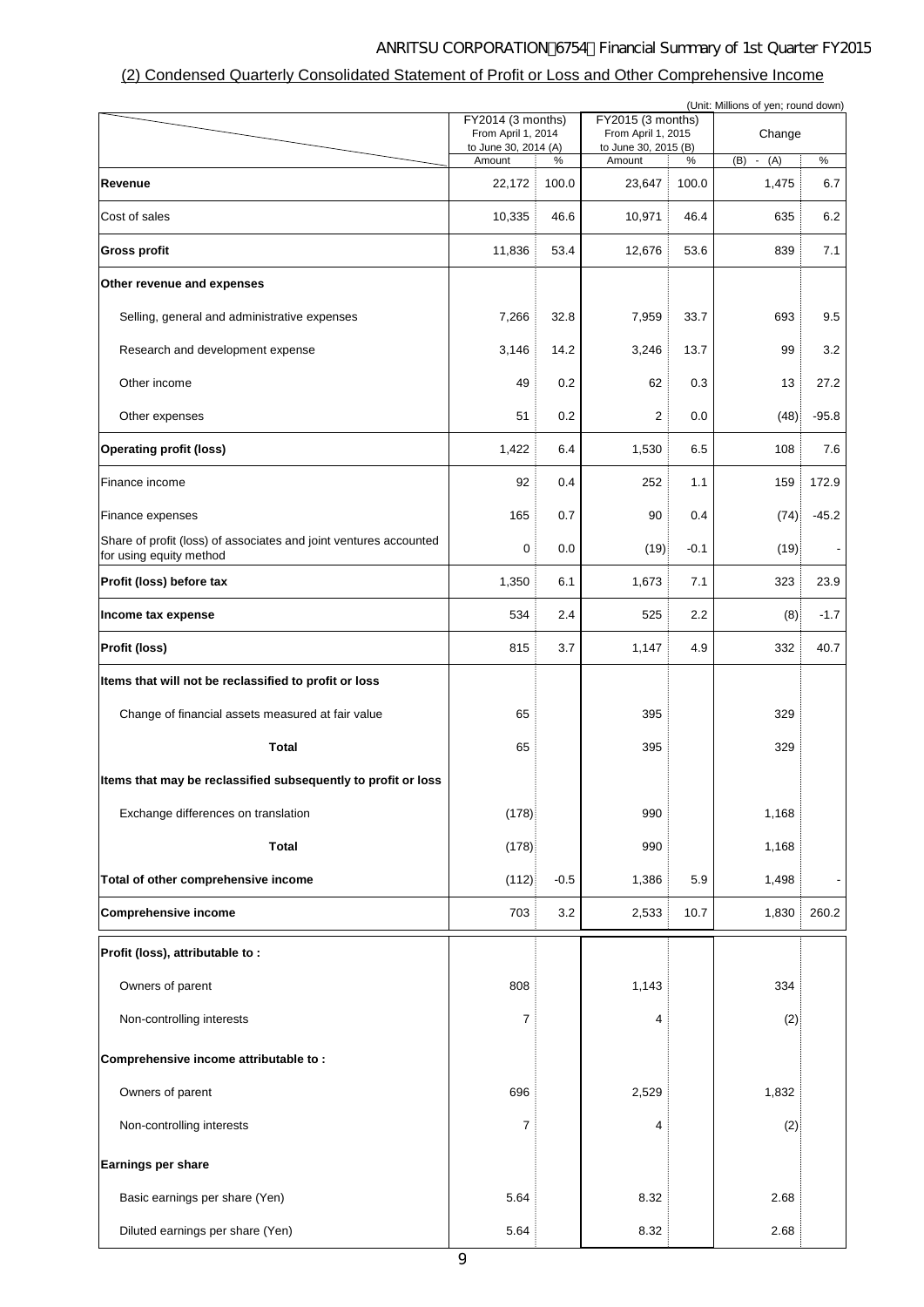# (3) Condensed Quarterly Consolidated Statements of Changes in Equity

FY2014Q1 (From April 1, 2014 to June 30, 2014)

| (Unit: Millions of yen; round down)                      |                 |                               |                      |                   |                                  |                                                        |                                  |              |  |
|----------------------------------------------------------|-----------------|-------------------------------|----------------------|-------------------|----------------------------------|--------------------------------------------------------|----------------------------------|--------------|--|
|                                                          | Common<br>stock | Additional<br>paid-in capital | Retained<br>earnings | Treasury<br>stock | Other<br>components<br>of equity | Total equity<br>attributable to<br>owners of<br>parent | Non-<br>controlling<br>interests | Total equity |  |
| Balance at April 1, 2014                                 | 19,052          | 28,191                        | 23,521               | (868)             | 4,988                            | 74,886                                                 | 10                               | 74,896       |  |
| Profit (loss)                                            |                 |                               | 808                  |                   |                                  | 808                                                    |                                  | 815          |  |
| Other comprehensive income                               |                 |                               |                      |                   | (112)                            | (112)                                                  |                                  | (112)        |  |
| Total comprehensive income                               |                 |                               | 808                  |                   | (112)                            | 696                                                    |                                  | 703          |  |
| Dividends paid                                           |                 |                               | (1, 433)             |                   |                                  | (1, 433)                                               |                                  | (1, 433)     |  |
| Purchase of treasury stock                               |                 |                               |                      | (0)               |                                  | (0)                                                    |                                  | (0)          |  |
| Dividends to non-controlling interests                   |                 |                               |                      |                   |                                  |                                                        | (0)                              | (0)          |  |
| Total transactions with owners and<br>other transactions |                 |                               | (1, 433)             | (0)               |                                  | (1, 433)                                               | (0)                              | (1, 433)     |  |
| Balance at June 30, 2014                                 | 19,052          | 28,191                        | 22,897               | (868)             | 4,876                            | 74,149                                                 | 16                               | 74,166       |  |

FY2015Q1 (From April 1, 2015 to June 30, 2015)

| (Unit: Millions of yen; round down)                      |                 |                               |                      |                   |                                  |                                                               |                                  |              |  |  |
|----------------------------------------------------------|-----------------|-------------------------------|----------------------|-------------------|----------------------------------|---------------------------------------------------------------|----------------------------------|--------------|--|--|
|                                                          | Common<br>stock | Additional<br>paid-in capital | Retained<br>earnings | Treasury<br>stock | Other<br>components<br>of equity | <b>Total equity</b><br>attributable to<br>owners of<br>parent | Non-<br>controlling<br>interests | Total equity |  |  |
| Balance at April 1, 2015                                 | 19,052          | 28,217                        | 24,565               | (869)             | 7,673                            | 78,639                                                        | 26                               | 78,665       |  |  |
| Profit (loss)                                            |                 |                               | 1,143                |                   |                                  | 1,143                                                         | 4                                | 1,147        |  |  |
| Other comprehensive income                               |                 |                               |                      |                   | 1,386                            | 1,386                                                         |                                  | 1,386        |  |  |
| Total comprehensive income                               |                 |                               | 1,143                |                   | 1,386                            | 2,529                                                         | 4                                | 2,533        |  |  |
| Dividends paid                                           |                 |                               | (1,649)              |                   |                                  | (1,649)                                                       |                                  | (1,649)      |  |  |
| Purchase of treasury stock                               |                 |                               |                      | (0)               |                                  | (0)                                                           |                                  | (0)          |  |  |
| Dividends to non-controlling interests                   |                 |                               |                      |                   |                                  |                                                               | (0)                              | (0)          |  |  |
| Total transactions with owners and<br>other transactions |                 |                               | (1,649)              | (0)               |                                  | (1,649)                                                       | (0)                              | (1,650)      |  |  |
| Balance at June 30, 2015                                 | 19,052          | 28,217                        | 24,059               | (869)             | 9,059                            | 79,518                                                        | 30                               | 79,549       |  |  |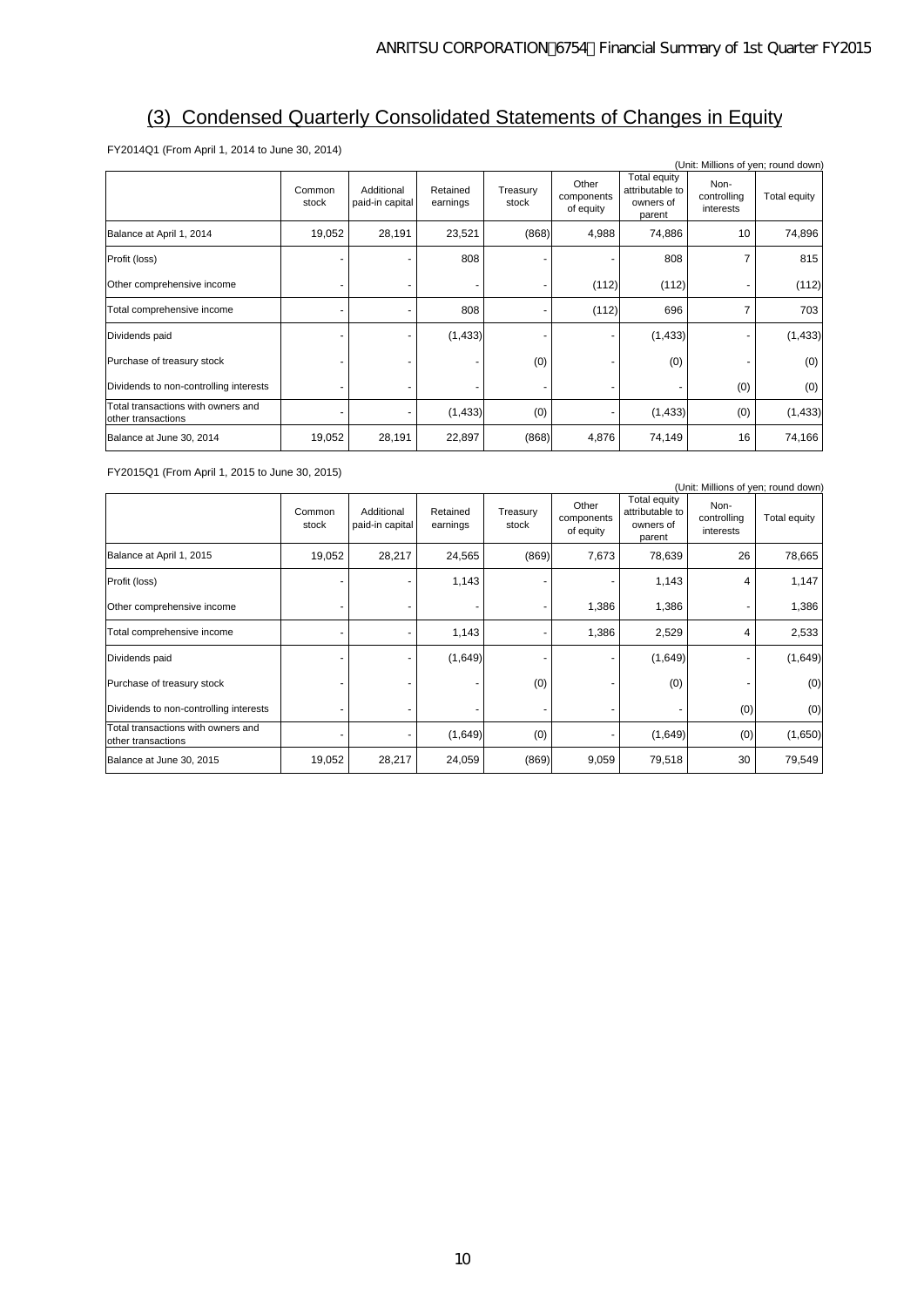# (4) Condensed Quarterly Consolidated Statement of Cash Flows

|                                                             | (Unit: Millions of yen; round down) |                      |             |  |  |  |
|-------------------------------------------------------------|-------------------------------------|----------------------|-------------|--|--|--|
|                                                             | FY2014<br>$(3$ months)              | FY2015<br>(3 months) | Change      |  |  |  |
|                                                             | From April 1, 2014                  | From April 1, 2015   | $(B) - (A)$ |  |  |  |
|                                                             | to June 30, 2014 (A)                | to June 30, 2015 (B) |             |  |  |  |
| Cash flows from (used in) operating activities              |                                     |                      |             |  |  |  |
| Profit (Loss) before tax                                    | 1,350                               | 1,673                | 323         |  |  |  |
| Depreciation and amortization expense                       | 748                                 | 924                  | 175         |  |  |  |
| Interest and dividends income                               | (71)                                | (113)                | (42)        |  |  |  |
| Interest expenses                                           | 59                                  | 36                   | (23)        |  |  |  |
| Loss (Gain) on disposal of property, plant and equipment    | 12                                  | 0                    | (12)        |  |  |  |
| Decrease (Increase) in trade and other receivables          | 5,184                               | 4,767                | (416)       |  |  |  |
| Decrease (Increase) in inventories                          | (1,655)                             | (872)                | 783         |  |  |  |
| Increase (Decrease) in trade and other payables             | (148)                               | (432)                | (283)       |  |  |  |
| Increase (Decrease) in employee benefits                    | (2, 191)                            | (1,869)              | 322         |  |  |  |
| Other, net                                                  | 2,585                               | 3,058                | 473         |  |  |  |
| Sub Total                                                   | 5,873                               | 7,173                | 1,299       |  |  |  |
| Interest received                                           | 22                                  | 26                   | 3           |  |  |  |
| Dividends received                                          | 48                                  | 86                   | 38          |  |  |  |
| Interest paid                                               | (8)                                 | (51)                 | (43)        |  |  |  |
| Income taxes paid                                           | (2, 519)                            | (588)                | 1,931       |  |  |  |
| Net cash flows from (used in) operating activities          | 3,416                               | 6,647                | 3,230       |  |  |  |
| Cash flows from (used in) investing activities              |                                     |                      |             |  |  |  |
| Payments into time deposits                                 | (116)                               | (42)                 | 73          |  |  |  |
| Proceeds from withdrawal of time deposits                   | 83                                  | 42                   | (41)        |  |  |  |
| Purchase of property, plant and equipment                   | (497)                               | (4,893)              | (4, 396)    |  |  |  |
| Proceeds from sale of property, plant and equipment         | 9                                   | 0                    | (9)         |  |  |  |
| Purchase of other financial assets                          | (1)                                 | (1)                  | (0)         |  |  |  |
| Other, net                                                  | (280)                               | (359)                | (78)        |  |  |  |
| Net cash flows from (used in) investing activities          | (801)                               | (5,254)              | (4, 452)    |  |  |  |
| Cash flows from (used in) financing activities              |                                     |                      |             |  |  |  |
| Repayments of long-term borrowings                          | (100)                               |                      | 100         |  |  |  |
| Proceeds from issuing bonds                                 |                                     | 8,000                | 8,000       |  |  |  |
| Purchase of treasury stock                                  | (0)                                 | (0)                  | (0)         |  |  |  |
| Dividends paid                                              | (1, 433)                            | (1,649)              | (216)       |  |  |  |
| Other, net                                                  | (127)                               | (19)                 | 108         |  |  |  |
| Net cash flows from (used in) financing activities          | (1,660)                             | 6,330                | 7,991       |  |  |  |
|                                                             |                                     |                      |             |  |  |  |
| Effect of exchange rate change on cash and cash equivalents | (57)                                | 660                  | 717         |  |  |  |
| Net increase (decrease) in cash and cash equivalents        | 897                                 | 8,384                | 7,487       |  |  |  |
| Cash and cash equivalents at beginning of period            | 43,215                              | 34,916               | (8, 299)    |  |  |  |
| Cash and cash equivalents at end of period                  | 44,112                              | 43,300               | (811)       |  |  |  |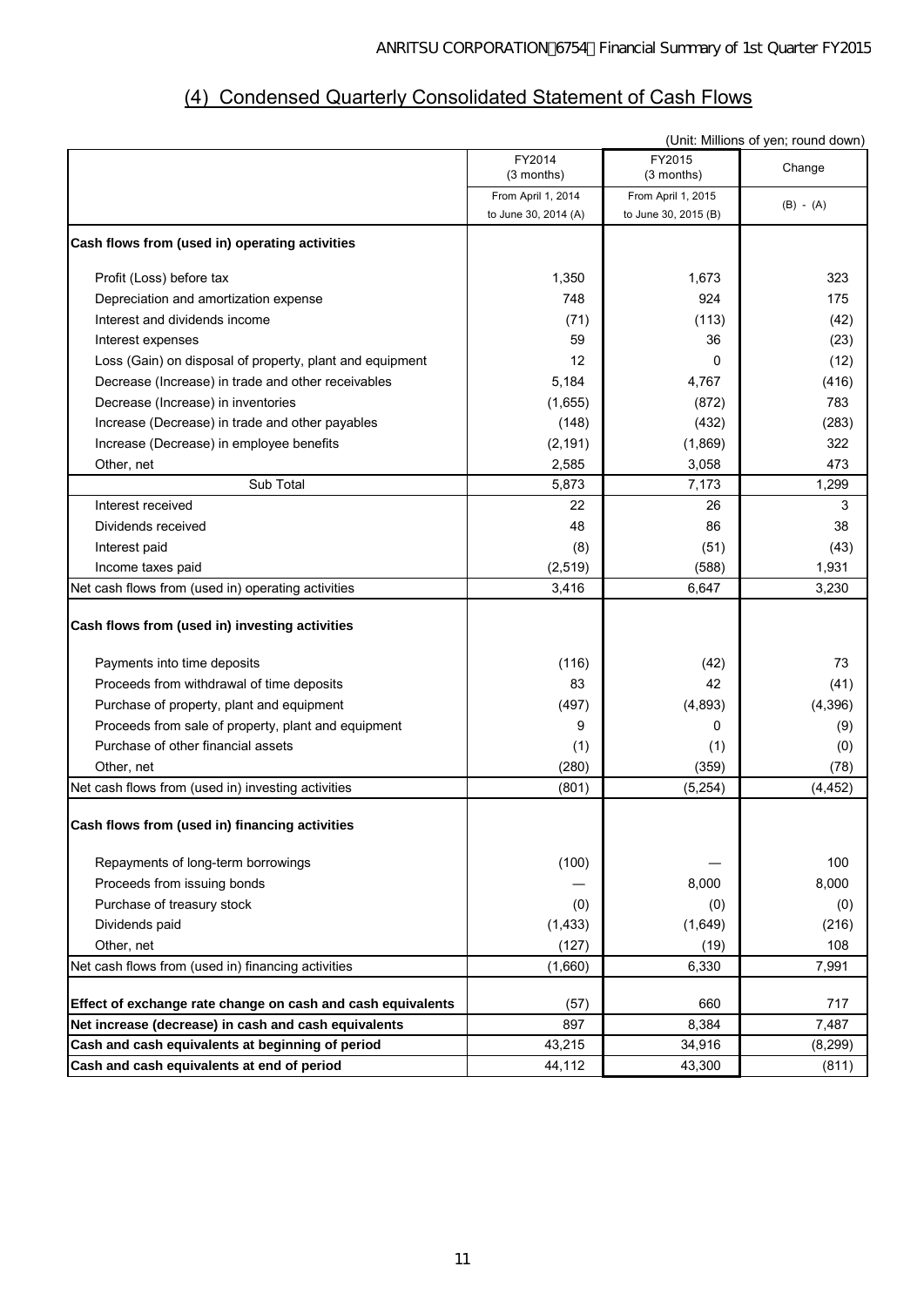4. Notes to the Condensed Quarterly Consolidated Financial Statements

#### (Notes regarding Going Concern)

None

(Significant Changes in Equity Attributable to Owners of Parent) None

(Segment Information)

#### **1. Outline of reportable segment**

The reportable segments of the Anritsu group are business segments which are classified based on products and services.

 Each business segment operates its business activities with a comprehensive strategic business plans for domestic and overseas. The board of directors meeting periodically makes decision of allocation of operating resources and evaluates business performance based on segment financial information.

 The Anritsu group's reportable segments are composed of "Test and Measurement" and "Products Quality Assurance". Effective from the fiscal year ending March 31, 2016, the name of the reportable segment previously known as "Industrial Automation" has been changed to "Products Quality Assurance".

The segment name change has no impact on the method for classification of the reportable segments.

Main Products and services by segment are as follows;

| <b>INCHEFF FOUNDING CITY SUBJECT DY SUGGEROUS CO. TORONG,</b> |                                                                                          |
|---------------------------------------------------------------|------------------------------------------------------------------------------------------|
| 1. Test and Measurement                                       | Measuring instruments for Digital communications and IP network,                         |
|                                                               | Optical communications equipment, Mobile communications equipment,                       |
|                                                               | RF / microwave and millimeter wave communications equipment / systems, Service assurance |
| 2. Products Quality Assurance                                 | Checkweighers, Automatic combination weighers, Inspection equipment,                     |
|                                                               | Comprehensive production management system                                               |

#### **2. Revenue and profit/loss by reportable segment**

Reportable segment information of the Anritsu group is included below.

Accounting policies for each reportable segment are same as the accounting policies for the Anritsu group.

#### **Three months ended June 30, 2014 (From April 1, 2014 to June 30, 2014)**

| (Unit: Millions of Yen; round down)                                                             |                          |                               |                          |                              |                          |                          |              |  |
|-------------------------------------------------------------------------------------------------|--------------------------|-------------------------------|--------------------------|------------------------------|--------------------------|--------------------------|--------------|--|
|                                                                                                 |                          | Reportable segment            |                          |                              |                          |                          |              |  |
|                                                                                                 | Test and<br>Measurement  | Products Quality<br>Assurance | Subtotal                 | Others                       | Total                    | Adjustment*              | Consolidated |  |
| Revenue:                                                                                        |                          |                               |                          |                              |                          |                          |              |  |
| Outside customers                                                                               | 17,557                   | 2,839                         | 20,397                   | 1.775                        | 22,172                   |                          | 22,172       |  |
| Inter - segment                                                                                 | 41                       |                               | 48                       | 1,048                        | 1,096                    | (1,096)                  |              |  |
| Total                                                                                           | 17,598                   | 2,846                         | 20,445                   | 2,823                        | 23,268                   | (1,096)                  | 22,172       |  |
| Cost of sales, Other revenue and<br>expenses                                                    | (15, 643)                | (3,212)                       | (18, 855)                | (2,797)                      | (21, 653)                | 903                      | (20, 749)    |  |
| Operating profit (loss)                                                                         | 1,955                    | (365)                         | 1,589                    | 25                           | 1,615                    | (193)                    | 1,422        |  |
| Finance income                                                                                  | $\overline{\phantom{a}}$ | -                             |                          | $\qquad \qquad \blacksquare$ |                          |                          | 92           |  |
| Finance expenses                                                                                | -                        | -                             |                          | $\qquad \qquad \blacksquare$ | -                        | $\overline{\phantom{a}}$ | 165          |  |
| Share of profit (loss) of associates and<br>joint ventures accounted for using equity<br>method |                          |                               |                          | $\blacksquare$               |                          |                          | $\Omega$     |  |
| Profit (loss) before tax                                                                        | $\overline{\phantom{a}}$ | -                             |                          | $\overline{\phantom{0}}$     | $\overline{\phantom{0}}$ | $\overline{\phantom{0}}$ | 1,350        |  |
| Income tax expense                                                                              | $\overline{\phantom{0}}$ | ۰                             | $\overline{\phantom{0}}$ | -                            | $\overline{\phantom{0}}$ | $\overline{\phantom{0}}$ | 534          |  |
| Profit (loss)                                                                                   | $\overline{\phantom{a}}$ | -                             |                          | $\blacksquare$               |                          |                          | 815          |  |

(Notes 1) : Others ……Information and Communications, Devices, Logistics, Welfare related service, Lease on real estate, Corporate administration, Parts manufacturing and others

(Notes 2) : Inter-segment revenue is measured based on market price.

(Notes 3) : Adjustment of operating profit (-193 million yen) includes elimination of inter-segment transactions (12 million yen) and company-wide expenses not allocated to business segments (-205 million yen). Company-wide expenses are mainly composed of basic research expense as well as selling, general and administrative expenses not attributable to business segments.

#### **Three months ended June 30, 2015 (From April 1, 2015 to June 30, 2015)**

| (Unit: Millions of Yen; round down)                                                             |                          |                                      |                          |                          |                          |                |              |  |
|-------------------------------------------------------------------------------------------------|--------------------------|--------------------------------------|--------------------------|--------------------------|--------------------------|----------------|--------------|--|
|                                                                                                 |                          | Reportable segment                   |                          |                          |                          |                |              |  |
|                                                                                                 | Test and<br>Measurement  | <b>Products Quality</b><br>Assurance | Subtotal                 | Others                   | Total                    | Adjustment*    | Consolidated |  |
| Revenue:                                                                                        |                          |                                      |                          |                          |                          |                |              |  |
| Outside customers                                                                               | 18,070                   | 3,683                                | 21,753                   | 1,893                    | 23,647                   |                | 23,647       |  |
| Inter - segment                                                                                 | 26                       |                                      | 27                       | 1,107                    | 1,134                    | (1, 134)       |              |  |
| Total                                                                                           | 18,097                   | 3,684                                | 21,781                   | 3,001                    | 24,782                   | (1, 134)       | 23,647       |  |
| Cost of sales, Other revenue and<br>expenses                                                    | (16, 272)                | (3,687)                              | (19,960)                 | (3,055)                  | (23, 015)                | 899            | (22, 116)    |  |
| Operating profit (loss)                                                                         | 1,824                    | (3)                                  | 1,821                    | (54)                     | 1.766                    | (235)          | 1,530        |  |
| Finance income                                                                                  | $\overline{\phantom{0}}$ | $\overline{\phantom{0}}$             | $\overline{\phantom{a}}$ | $\blacksquare$           | $\overline{\phantom{0}}$ |                | 252          |  |
| Finance expenses                                                                                | ۰                        | ۰                                    | $\overline{\phantom{0}}$ | $\overline{\phantom{a}}$ | $\overline{\phantom{0}}$ | -              | 90           |  |
| Share of profit (loss) of associates and<br>joint ventures accounted for using equity<br>method | $\overline{\phantom{0}}$ | $\overline{\phantom{0}}$             | $\overline{\phantom{0}}$ | $\blacksquare$           | ۰                        |                | (19)         |  |
| Profit (loss) before tax                                                                        | $\overline{\phantom{0}}$ | ۰                                    | $\overline{\phantom{a}}$ | $\overline{\phantom{a}}$ | $\overline{\phantom{0}}$ | -              | 1,673        |  |
| Income tax expense                                                                              | ۰                        | ٠                                    | $\overline{\phantom{a}}$ | $\overline{\phantom{a}}$ | $\overline{\phantom{0}}$ | $\blacksquare$ | 525          |  |
| Profit (loss)                                                                                   | ٠                        | ٠                                    | $\overline{\phantom{a}}$ | $\overline{\phantom{a}}$ | $\blacksquare$           |                | 1,147        |  |

\*Corporate and elimination of intersegment transactions

(Notes 1) : Others ……Information and Communications, Devices, Logistics, Welfare related service, Lease on real estate, Corporate administration, Parts manufacturing and others

(Notes 2) : Inter-segment revenue is measured based on market price.

(Notes 3) : Adjustment of operating profit (-235 million yen) includes elimination of inter-segment transactions (0 million yen) and company-wide expenses not allocated to business segments (-235 million yen). Company-wide expenses are mainly composed of basic research expense as well as selling, general and administrative expenses not attributable to business segments.

(Notes 4) : The segment information of the same period of the previous fiscal year is shown based on the revised reportable segment name.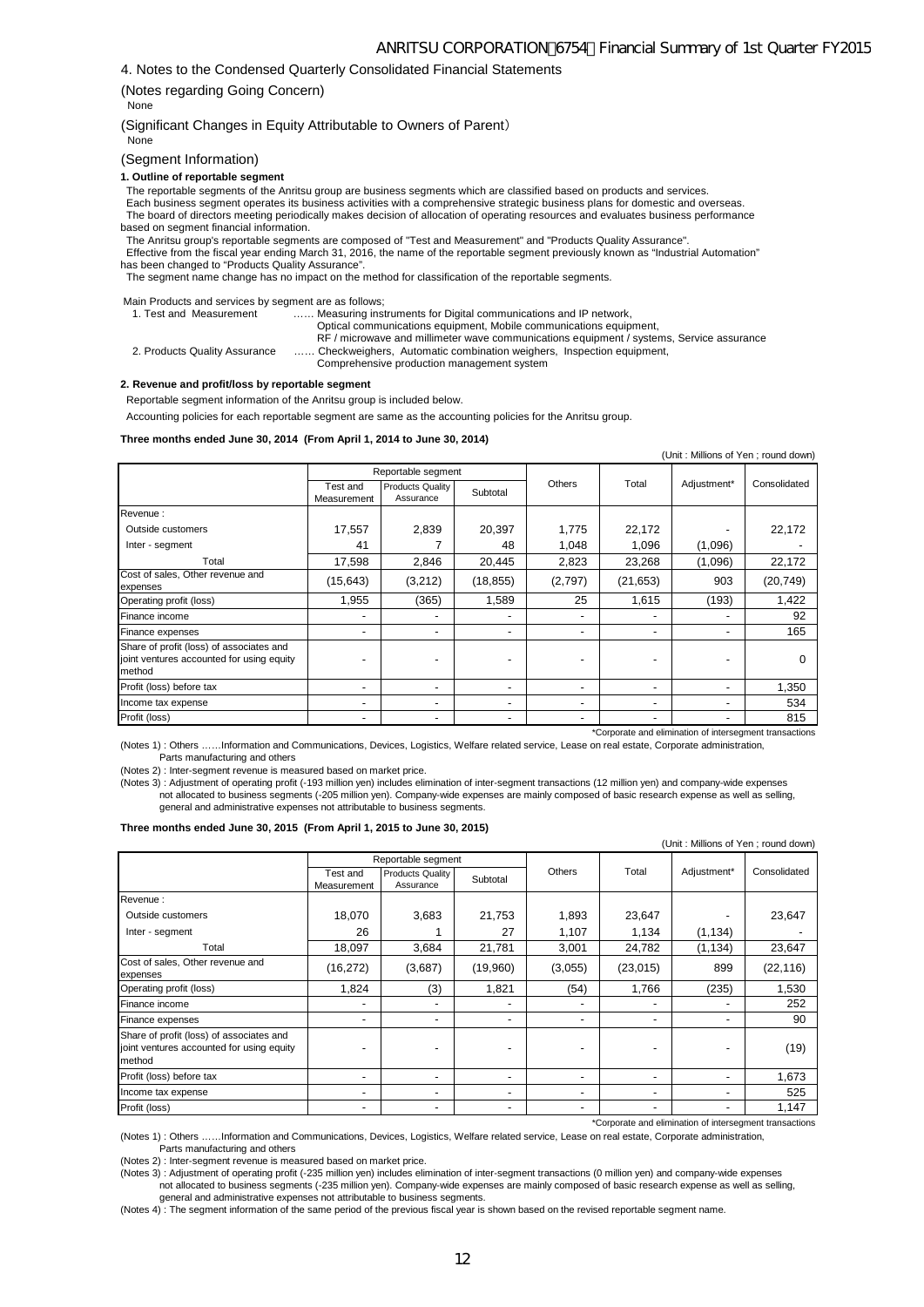# 5. Reference Information

# Consolidated Quarterly Financial Highlights

|                                                      | 1st Quarter | 2nd Quarter | 3rd Quarter | 4th Quarter                   |
|------------------------------------------------------|-------------|-------------|-------------|-------------------------------|
|                                                      |             |             |             | (Millions of yen, round down) |
| Revenue                                              | 22,172      | 25,833      | 23,839      | 26,995                        |
| Gross profit                                         | 11,836      | 13,405      | 12,722      | 14,728                        |
| Operating profit (loss)                              | 1,422       | 3,203       | 2,655       | 3,602                         |
| Quarterly profit (Loss) before tax                   | 1,350       | 3,661       | 2,992       | 3,587                         |
| Quarterly profit (Loss)                              | 815         | 2,675       | 2,075       | 2,307                         |
| Quarterly profit attributable to owners of parent    | 808         | 2,670       | 2,074       | 2,304                         |
| Quarterly comprehensive income                       | 703         | 4,367       | 4,318       | 2,508                         |
|                                                      |             |             |             | (Yen)                         |
| Quarterly earnings per share: Basic                  | 5.64        | 18.63       | 14.79       | 16.76                         |
| : Diluted                                            | 5.64        | 18.63       | 14.79       | 16.76                         |
|                                                      |             |             |             | (Millions of yen, round down) |
| Total assets                                         | 123,293     | 126,771     | 123,256     | 126,893                       |
| Total equity                                         | 74,166      | 78,558      | 76,157      | 78,665                        |
|                                                      |             |             |             | (Yen)                         |
| Equity attributable to owners of parent per share    | 517.40      | 548.01      | 553.82      | 572.04                        |
|                                                      |             |             |             | (Millions of yen, round down) |
| Cash flows from operating activities                 | 3,416       | 3,271       | (1,118)     | 2,013                         |
| Cash flows from investing activities                 | (801)       | (776)       | (3,098)     | (1,372)                       |
| Cash flows from financing activities                 | (1,660)     | (2,357)     | (7,197)     | (18)                          |
| Net increase (decrease) in cash and cash equivalents | 897         | 983         | (10, 300)   | 120                           |
| Cash and cash equivalents at end of period           | 44.112      | 45,096      | 34,795      | 34,916                        |

## Year ended March 31, 2015: IFRS

# **Year ending March 31, 2016: IFRS**

|                                                      | <b>1st Quarter</b> | 2nd Quarter | 3rd Quarter | 4th Quarter                   |
|------------------------------------------------------|--------------------|-------------|-------------|-------------------------------|
|                                                      |                    |             |             | (Millions of yen, round down) |
| Revenue                                              | 23,647             |             |             |                               |
| Gross profit                                         | 12,676             |             |             |                               |
| Operating profit (loss)                              | 1,530              |             |             |                               |
| Quarterly profit (Loss) before tax                   | 1,673              |             |             |                               |
| Quarterly profit (Loss)                              | 1,147              |             |             |                               |
| Quarterly profit attributable to owners of parent    | 1,143              |             |             |                               |
| Quarterly comprehensive income                       | 2,533              |             |             |                               |
|                                                      |                    |             |             | (Yen)                         |
| Quarterly earnings per share: Basic                  | 8.32               |             |             |                               |
| : Diluted                                            | 8.32               |             |             |                               |
|                                                      |                    |             |             | (Millions of yen, round down) |
| <b>Total</b> assets                                  | 132,064            |             |             |                               |
| Total equity                                         | 79,549             |             |             |                               |
|                                                      |                    |             |             | (Yen)                         |
| Equity attributable to owners of parent per share    | 578.44             |             |             |                               |
|                                                      |                    |             |             | (Millions of yen, round down) |
| Cash flows from operating activities                 | 6,647              |             |             |                               |
| Cash flows from investing activities                 | (5,254)            |             |             |                               |
| Cash flows from financing activities                 | 6,330              |             |             |                               |
| Net increase (decrease) in cash and cash equivalents | 8,384              |             |             |                               |
| Cash and cash equivalents at end of period           | 43,300             |             |             |                               |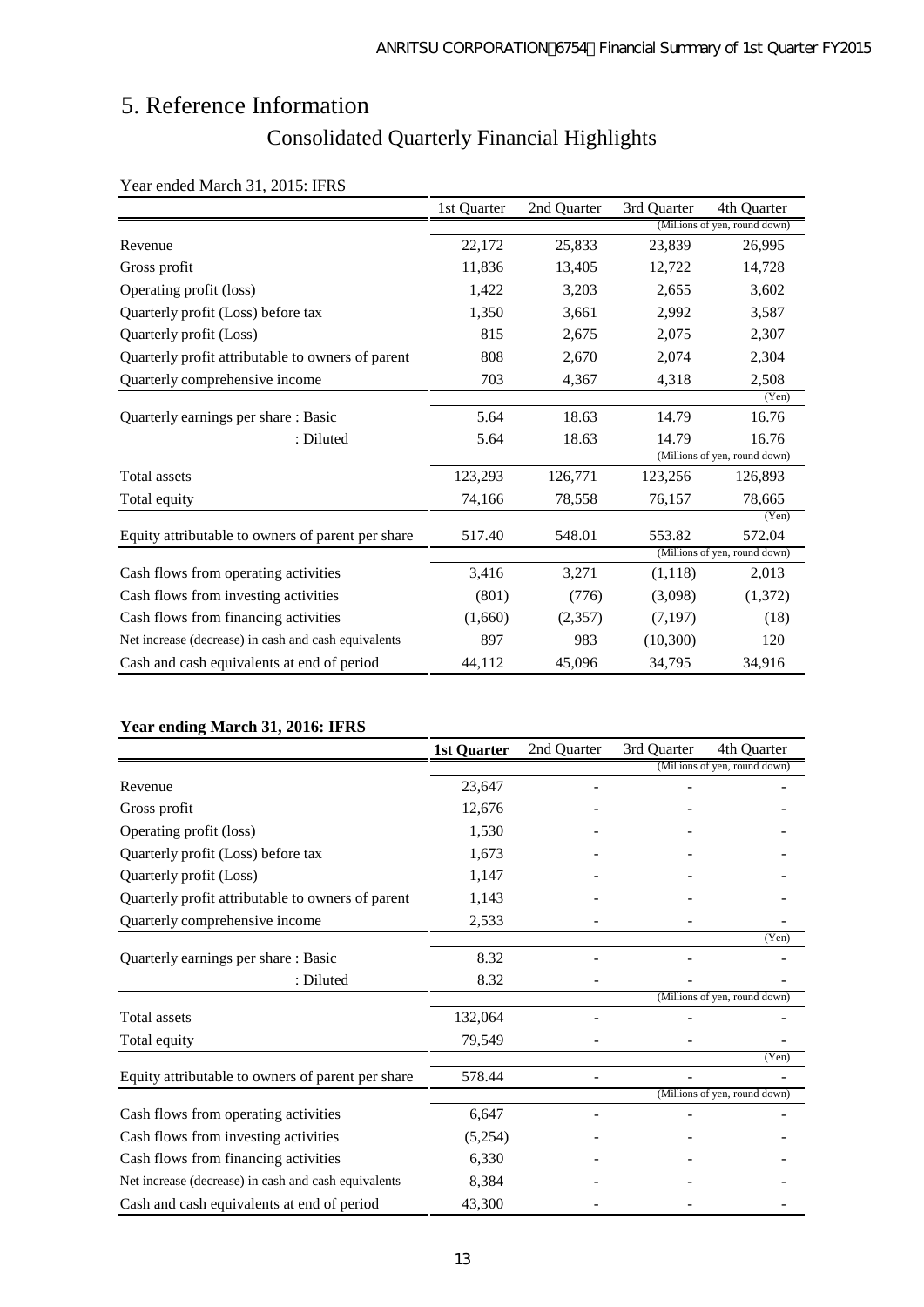| Year ended March 31, 2015: IFRS                 |             |             |             | (Millions of yen, round down) |
|-------------------------------------------------|-------------|-------------|-------------|-------------------------------|
|                                                 | 1st Quarter | 2nd Quarter | 3rd Quarter | 4th Quarter                   |
| <b>Assets</b>                                   | 123,293     | 126,771     | 123,256     | 126,893                       |
| Current assets                                  | 86,367      | 89,447      | 82,317      | 84,126                        |
| Non-current assets                              | 36,925      | 37,323      | 40,939      | 42,766                        |
| Property, plant and equipment                   | 19,500      | 19,707      | 23,015      | 26,877                        |
| Goodwill and intangible assets                  | 2,188       | 2,341       | 2,508       | 2,558                         |
| Investment property                             | 2,123       | 2,082       | 2,039       | 1,997                         |
| Other non-current assets                        | 13,113      | 13,193      | 13,375      | 11,333                        |
| <b>Liabilities</b>                              | 49,126      | 48,212      | 47,099      | 48,227                        |
| <b>Current liabilities</b>                      | 31,064      | 32,863      | 31,596      | 34,516                        |
| Non-current liabilities                         | 18,062      | 15,349      | 15,502      | 13,710                        |
| <b>Equity</b>                                   | 74,166      | 78,558      | 76,157      | 78,665                        |
| Common stock                                    | 19,052      | 19,052      | 19,052      | 19,052                        |
| Additional paid-in capital                      | 28,191      | 28,217      | 28,217      | 28,217                        |
| Retained earnings                               | 22,897      | 25,567      | 25,922      | 24,565                        |
| Treasury stock                                  | (868)       | (869)       | (5,869)     | (869)                         |
| Other component of equity                       | 4,876       | 6,568       | 8,810       | 7,673                         |
| Non-controlling interests                       | 16          | 22          | 23          | 26                            |
| Supplemental information: Interest-bearing debt | 18,758      | 16,486      | 16,061      | 16,065                        |

# Consolidated Quarterly Financial Position

## **Year ending March 31, 2016: IFRS**

1st Quarter 2nd Quarter 3rd Quarter 4th Quarter **Assets 132,064 - - -**  Current assets 87,888 Non-current assets 44,176 Property, plant and equipment 27,658 Goodwill and intangible assets 2,814 Investment property 1,955 Other non-current assets 11,747 **Liabilities 52,515 - - -**  Current liabilities 30,623 Non-current liabilities 21,891 **Equity 79,549 - - -**  Common stock 19,052 -Additional paid-in capital 28,217 Retained earnings 24,059 Treasury stock (869) Other component of equity 9,059 Non-controlling interests 30 -  $\sim$ **Supplemental information: Interest-bearing debt 24,019 - - -**  (Millions of yen, round down)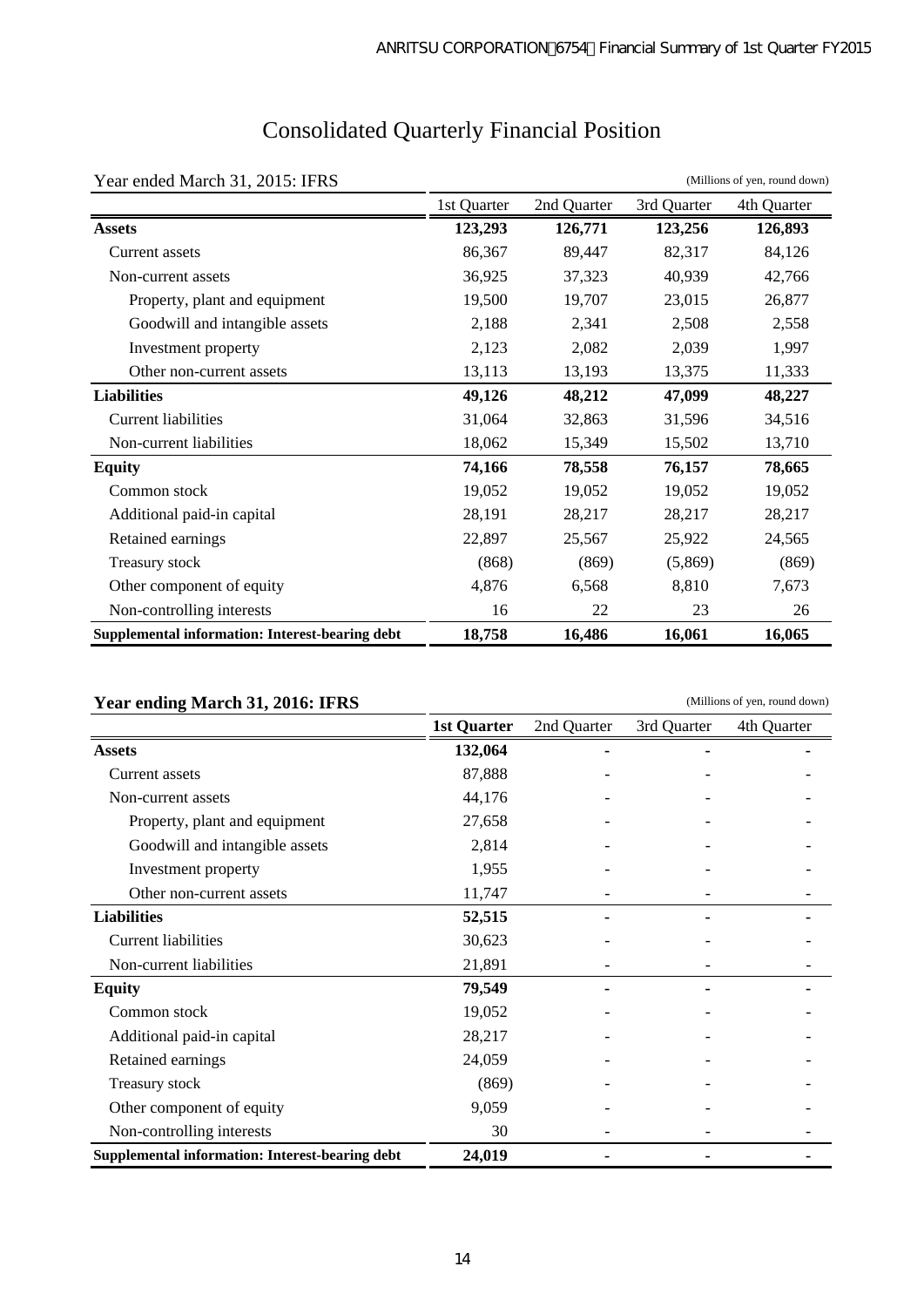| Year ended March 31, 2015: IFRS    |             |             |             | (Millions of yen, round down) |
|------------------------------------|-------------|-------------|-------------|-------------------------------|
|                                    | 1st Quarter | 2nd Quarter | 3rd Quarter | 4th Quarter                   |
| <b>Revenue by segment</b>          | 22,172      | 25,833      | 23,839      | 26,995                        |
| <b>Test and Measurement</b>        | 17,557      | 19,102      | 17,994      | 18,788                        |
| <b>Products Quality Assurance</b>  | 2,839       | 4,819       | 3,551       | 4,987                         |
| Others                             | 1,775       | 1,911       | 2,292       | 3,219                         |
| Operating profit (loss) by segment | 1,422       | 3,203       | 2,655       | 3,602                         |
| <b>Test and Measurement</b>        | 1,955       | 2,717       | 1,811       | 2,459                         |
| <b>Products Quality Assurance</b>  | (365)       | 497         | 22          | 669                           |
| Others                             | 25          | 190         | 1,014       | 732                           |
| Adjustment                         | (193)       | (201)       | (194)       | (259)                         |
| Revenue by market                  | 22,172      | 25,833      | 23,839      | 26,995                        |
| Japan                              | 4,859       | 7,138       | 5,760       | 9,357                         |
| Americas                           | 5,453       | 6,374       | 6,222       | 6,317                         |
| <b>EMEA</b>                        | 4,149       | 3,600       | 4,250       | 3,885                         |
| Asia and Others                    | 7,710       | 8,719       | 7,605       | 7,434                         |

# Consolidated Quarterly Segment Information

# **Year ending March 31, 2016: IFRS**

1st Quarter 2nd Quarter 3rd Quarter 4th Quarter **Revenue by segment** 23,647 - **-**  $\blacksquare$ Test and Measurement 18,070 -Products Quality Assurance 3,683 Others 1,893 - - - **Operating profit (loss) by segment 1,530** - **-**Test and Measurement 1,824 Products Quality Assurance (3) Others  $(54)$  -  $-$  -  $-$ Adjustment (235) - - - **Revenue by market 23,647 - - -**   $\mu$  Japan  $\mu$   $\sim$  5,080 -  $\mu$  -Americas 6,957 - - -  $EMEA$  3,635 - - - - - - -Asia and Others 7,973 (Millions of yen, round down)

(\*) Since FY2015, "Products Quality Assurance" has been changed from "Industrial Automation"and it is also restated for FY2014.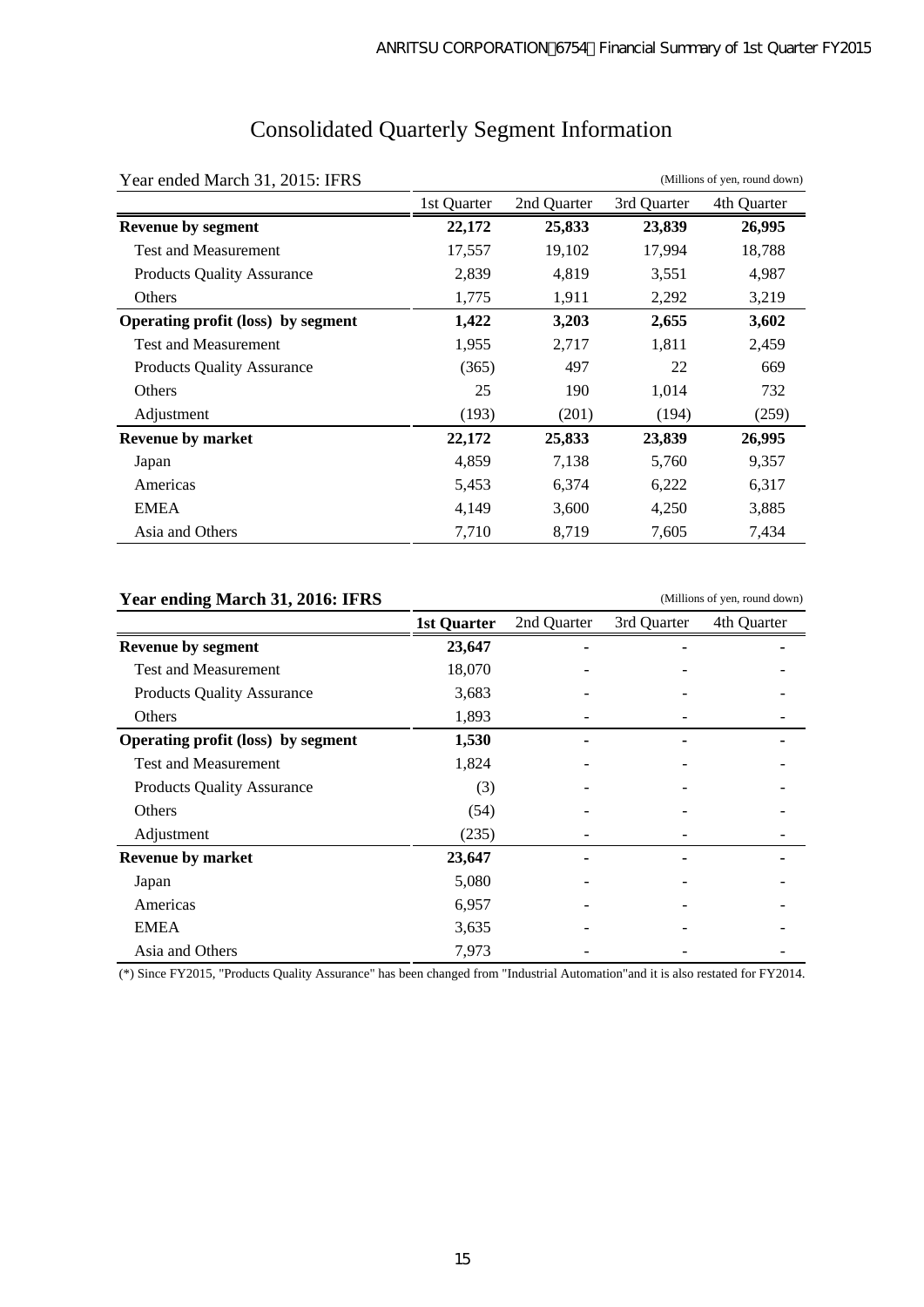# Consolidated Quarterly Segment Information

| Year ended March 31, 2015: IFRS   |             |             | (Millions of yen, round down) |             |  |
|-----------------------------------|-------------|-------------|-------------------------------|-------------|--|
|                                   | 1st Ouarter | 2nd Quarter | 3rd Quarter                   | 4th Quarter |  |
| Orders received by segment        | 23,790      | 25,158      | 24,884                        | 27,251      |  |
| <b>Test and Measurement</b>       | 17,898      | 18,344      | 18,220                        | 20,054      |  |
| <b>Products Quality Assurance</b> | 3,800       | 4,565       | 4,081                         | 4,638       |  |
| <b>Others</b>                     | 2,091       | 2,247       | 2,583                         | 2,558       |  |
| Orders outstanding by segment     | 19,057      | 18,382      | 19,428                        | 19,684      |  |
| <b>Test and Measurement</b>       | 14,773      | 14,015      | 14,240                        | 15,506      |  |
| <b>Products Quality Assurance</b> | 3,054       | 2,801       | 3,331                         | 2,982       |  |
| Others                            | 1,229       | 1,565       | 1,856                         | 1,195       |  |

# **Year ending March 31, 2016: IFRS**

(Millions of yen, round down)

|                                   | 1st Ouarter | 2nd Ouarter | 3rd Ouarter | 4th Quarter |
|-----------------------------------|-------------|-------------|-------------|-------------|
| Orders received by segment        | 23,983      |             |             |             |
| <b>Test and Measurement</b>       | 17.278      |             |             |             |
| <b>Products Quality Assurance</b> | 4,930       |             |             |             |
| Others                            | 1,774       |             |             |             |
| Orders outstanding by segment     | 20,020      |             |             |             |
| <b>Test and Measurement</b>       | 14,707      |             |             |             |
| <b>Products Quality Assurance</b> | 4,230       |             |             |             |
| Others                            | 1,083       |             |             |             |

(\*) Since FY2015, "Products Quality Assurance" has been changed from "Industrial Automation"and it is also restated for FY2014.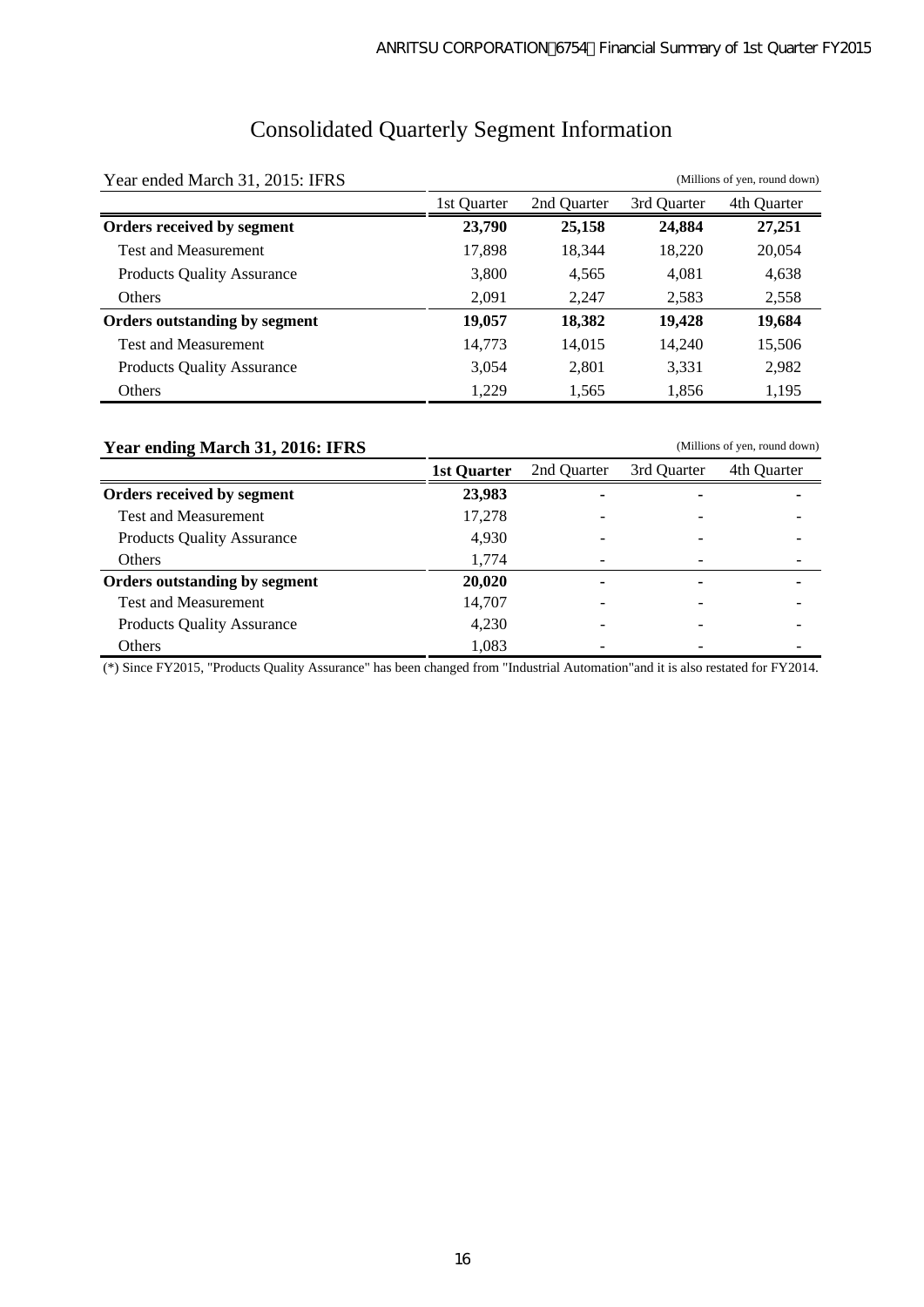# **Anritsu Corporation Supplement of FY2015 Q1**

#### **1. Supplement of Trend of Results**

| - Consolidated -                           | <b>Actual</b> |               |         |                  |                        |              |                | <b>Estimate</b> |
|--------------------------------------------|---------------|---------------|---------|------------------|------------------------|--------------|----------------|-----------------|
|                                            |               | <b>J-GAAP</b> |         | <b>IFRS</b>      |                        |              | <b>IFRS</b>    |                 |
|                                            | 2010/3        | 2011/3        | 2012/3  | 2012/3           | 2013/3                 | 2014/3       | 2015/3         | 2016/3          |
| Revenue                                    | 73,548        | 77,853        | 93,586  | 93,622           | 94,685                 | 101,853      | 98,839         | 103,000         |
| Change %                                   | $-12.4%$      | 5.9%          | 20.2%   |                  | 1.1%                   | 7.6%         | $-3.0%$        | 4.2%            |
| <b>Operating Profit</b>                    | 4.583         | 6,994         | 14,414  | 14,000           | 15,714                 | 14,123       | 10,882         | 11,000          |
| Change %                                   | 406.3%        | 52.6%         | 106.1%  |                  | 12.2%                  | $-10.1%$     | $-22.9%$       | 1.1%            |
| as % of Revenue                            | 6.2%          | 9.0%          | 15.4%   | 15.0%            | 16.6%                  | 13.9%        | 11.0%          | 10.7%           |
| <b>Ordinary Income</b>                     | 3,578         | 5,362         | 13,593  |                  |                        |              |                |                 |
| Change %                                   | 1997.9%       | 49.8%         | 153.5%  |                  |                        |              |                |                 |
| as % of Revenue                            | 4.9%          | 6.9%          | 14.5%   |                  |                        |              |                |                 |
| <b>Profit before Taxes</b>                 | 3,912         | 4,237         | 11,351  | 13,094           | 16,139                 | 14,239       | 11,591         | 10,900          |
| Change %                                   |               | 8.3%          | 167.9%  |                  | 23.3%                  | $-11.8%$     | $-18.6%$       | $-6.0%$         |
| as % of Revenue                            | 5.3%          | 5.4%          | 12.1%   | 14.0%            | 17.0%                  | 14.0%        | 11.7%          | 10.6%           |
| Profit                                     | 385           | 3,069         | 10,180  | 7,972            | 13,888                 | 9,318        | 7,874          | 8,000           |
| Change %                                   |               | 697.0%        | 231.7%  |                  | 74.2%                  | $-32.9%$     | $-15.5%$       | 1.6%            |
| as % of Revenue                            | 0.5%          | 3.9%          | 10.9%   | 8.5%             | 14.7%                  | 9.1%         | 8.0%           | 7.8%            |
| <b>EPS</b>                                 | ¥3.02         | ¥24.09        | ¥79.39  | ¥62.17           | ¥98.41                 | ¥64.93       | ¥55.72         | ¥58.19          |
| <b>Orders</b>                              | 76,116        | 80,282        | 90,358  | 90,358           | 96,037                 | 103,864      | 101,084        | 103,000         |
| Change %                                   | $-6.6%$       | 5.5%          | 12.6%   |                  | 6.3%                   | 8.2%         | $-2.7%$        | 1.9%            |
| <b>Cash Flow from Operating Activities</b> | 7,970         | 9,229         | 15,871  | 16,143           | 11,771                 | 13,792       | 7,582          | 9,000           |
| Change %                                   | 15.2%         | 15.8%         | 72.0%   |                  | $-27.1%$               | 17.2%        | $-45.0%$       | 18.7%           |
| <b>Free Cash Flow</b>                      | 7,471         | 7,797         | 13,907  | 13,968           | 6,740                  | 8,480        | 1,533          | 0               |
| Change %                                   | 33.7%         | 4.4%          | 78.4%   |                  | $-51.7%$               | 25.8%        | $-81.9%$       | $-100.0%$       |
| <b>Capital Expenditures</b>                | 1,134         | 1,549         | 3,165   | $(* 1)$<br>3,200 | $*1)$<br>4,562         | $(1)$ 5,355  | * 1)<br>9,612  | 1)<br>5,000     |
| Change %                                   | $-49.2%$      | 36.6%         | 104.2%  |                  | 42.5%                  | 17.4%        | 79.5%          | $-48.0%$        |
| Depreciation                               | 2,979         | 2,589         | 2,555   | * 2)<br>2,469    | * 2)<br>2,562          | $(*2)$ 2,863 | $(1, 2)$ 3,186 | $*$ 2) 4,000    |
| Change %                                   | $-3.9%$       | $-13.1%$      | $-1.3%$ |                  | 3.8%                   | 11.8%        | 11.3%          | 25.5%           |
| <b>R&amp;D Expenses</b>                    | 9,387         | 9.380         | 10,012  | $(*3)$<br>9,842  | $*3$ <sub>10,323</sub> | $*3$ 12,488  | $*3$ 13,366    | 3)14,000        |
| Change %                                   | $-19.8%$      | $-0.1%$       | 6.7%    |                  | 4.9%                   | 21.0%        | 7.0%           | 4.7%            |
| as % of Revenue                            | 12.8%         | 12.0%         | 10.7%   | 10.5%            | 10.9%                  | 12.3%        | 13.5%          | 13.6%           |
| <b>Number of Employees</b>                 | 3,589         | 3,614         | 3,681   | 3,681            | 3,771                  | 3,880        | 3,926          |                 |

Assumed exchange rate for the 2nd, 3rd and 4th quarter : 1US\$=115 Yen

( \* 1) Capitalized development cost booked as intangible asset for the fiscal year is not included.

( \* 2) Amotization of capitalized development cost is not included.

( \* 3) R&D expenses for the FY2011(IFRS), 2012, 2013, 2014 and 2015(estimate) are amounts of R&D investment including capitalized development cost.

 $\lambda$  and  $\lambda$  yen, round down  $\lambda$  yen, round down

 Thus, these amounts do not agree the R&D expense booked on the consolidated statement of profit or loss and other comprehensive income.

( \* 4) With an amendment of IAS19, FY2012 actual has been restated based on the revised accounting policies retrospectively.

#### **2. Supplement of Quarterly Results**

| (MIIIIONS OF VEN, rOUNG GOWN) |          |                                          |             |          |        |  |  |  |  |
|-------------------------------|----------|------------------------------------------|-------------|----------|--------|--|--|--|--|
| l- Consolidated -             |          |                                          | Actual      |          |        |  |  |  |  |
|                               |          |                                          | <b>IFRS</b> |          |        |  |  |  |  |
| Quarter Results               | 2014/Q1  | 2014/Q4<br>2014/Q2<br>2014/Q3<br>2015/Q1 |             |          |        |  |  |  |  |
| Revenue                       | 22,172   | 25,833                                   | 23,839      | 26,995   | 23,647 |  |  |  |  |
| YoY                           | $-0.9%$  | 0.6%                                     | 3.4%        | $-12.2%$ | 6.7%   |  |  |  |  |
| <b>Operating Profit</b>       | 1,422    | 3,203                                    | 2,655       | 3,602    | 1,530  |  |  |  |  |
| YoY                           | $-42.3%$ | $-17.0%$                                 | 3.6%        | $-31.2%$ | 7.6%   |  |  |  |  |
| as % of Revenue               | 6.4%     | 12.4%                                    | 11.1%       | 13.3%    | 6.5%   |  |  |  |  |
| <b>Profit before Tax</b>      | 1,350    | 3,661                                    | 2,992       | 3,587    | 1,673  |  |  |  |  |
| YoY                           | $-49.7%$ | $-5.7%$                                  | 9.8%        | $-27.5%$ | 23.9%  |  |  |  |  |
| as % of Revenue               | 6.1%     | 14.2%                                    | 12.6%       | 13.3%    | 7.1%   |  |  |  |  |
| Profit                        | 815      | 2,675                                    | 2,075       | 2,307    | 1,147  |  |  |  |  |
| YoY                           | $-49.7%$ | 0.0%                                     | 17.2%       | $-29.1%$ | 40.7%  |  |  |  |  |
| as % of Revenue               | 3.7%     | 10.4%                                    | 8.7%        | 8.5%     | 4.9%   |  |  |  |  |

|                                   | (Millions of yen, round down)                       |        |        |        |        |  |  |  |
|-----------------------------------|-----------------------------------------------------|--------|--------|--------|--------|--|--|--|
|                                   | Actual                                              |        |        |        |        |  |  |  |
| Upper: Revenue                    | <b>IFRS</b>                                         |        |        |        |        |  |  |  |
| <b>Lower: Operating Profit</b>    | 2014/Q3<br>2015/Q1<br>2014/Q1<br>2014/Q2<br>2014/Q4 |        |        |        |        |  |  |  |
| <b>Test and Measurement</b>       | 17,557                                              | 19.102 | 17.994 | 18,788 | 18,070 |  |  |  |
|                                   | 1,955                                               | 2.717  | 1,811  | 2,459  | 1,824  |  |  |  |
| <b>Products Quality Assurance</b> | 2,839                                               | 4.819  | 3.551  | 4,987  | 3,683  |  |  |  |
|                                   | (365)                                               | 497    | 22     | 669    | (3)    |  |  |  |
| <b>Others</b>                     | 1.775                                               | 1.911  | 2.292  | 3.219  | 1,893  |  |  |  |
|                                   | (167)                                               | (11)   | 820    | 473    | (290)  |  |  |  |
| <b>Total Revenue</b>              | 22.172                                              | 25,833 | 23,839 | 26,995 | 23,647 |  |  |  |
| <b>Total Operating Profit</b>     | 1,422                                               | 3,203  | 2,655  | 3,602  | 1,530  |  |  |  |

( \* 1) "Others" contains "Others" and "Adjustment" of segment information.

( \* 2) Since FY2015, "Products Quality Assurance" has been changed from "Industrial Automation"and it is also restated for FY2014.